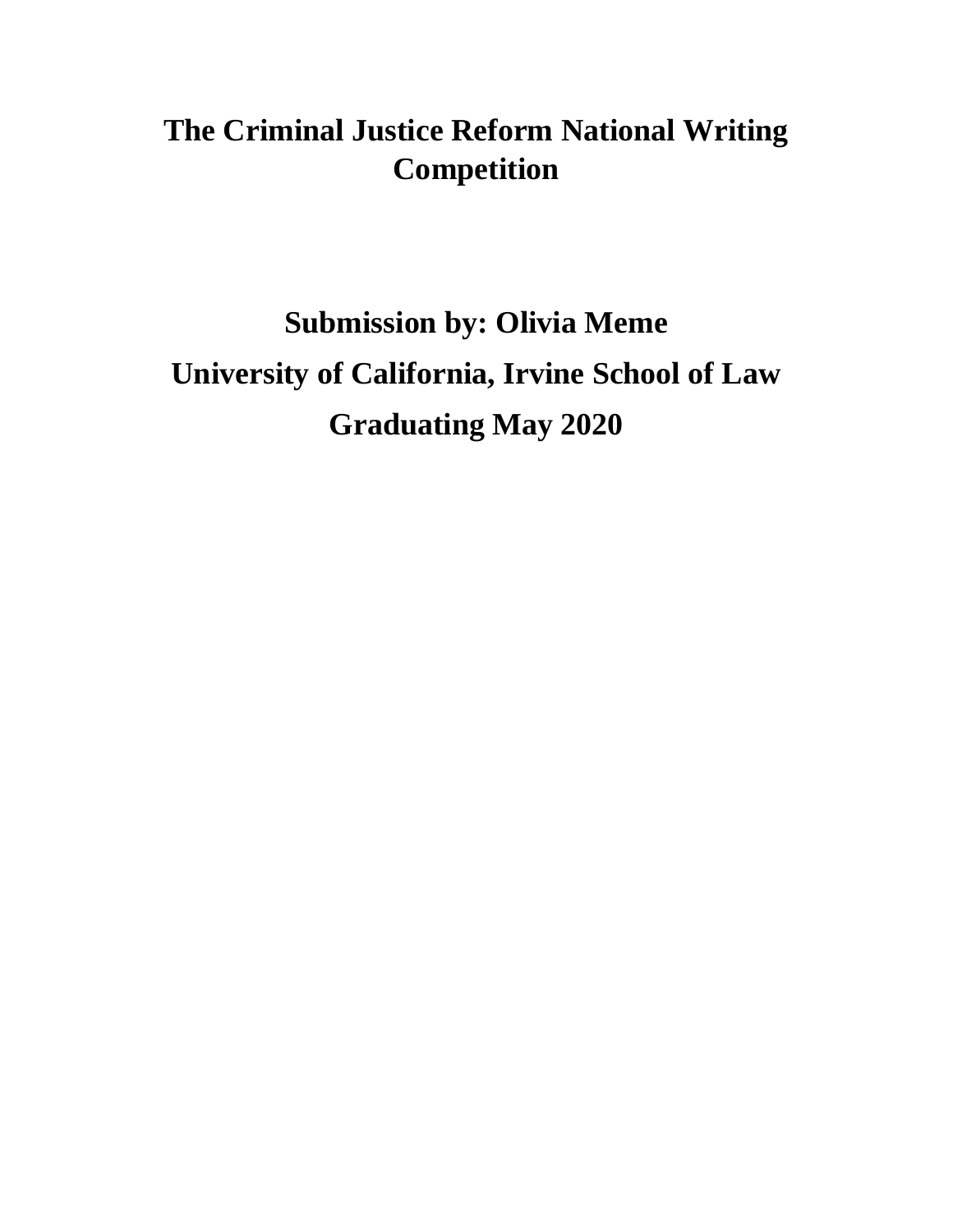### The Unkindness of Fate:<sup>1</sup> Why *Atkins v. Virginia* Demands Extension to Capital Defendants with a Cluster B Personality Disorder.<sup>2</sup>

#### Olivia Meme

#### I. Introduction

Daryl Renard Atkins never finished high school.<sup>3</sup> His trouble with academics began when he was held back in the second grade, and continued throughout elementary and middle school, where he maintained a D grade average.<sup>4</sup> His middle school transcripts noted "he did not meet the requirements for promotion to high school."<sup>5</sup> Socially, Atkins was described as a "follower" whose "limited intellect would result in 'reduced judgments and reduced understanding of the world in general around him compared to others."<sup>6</sup> He accrued 21 felony convictions between the ages of 13 and 18.<sup>7</sup> Atkins's former teachers described him as having "a constant problem with authority, tardiness, loitering, [and] disciplinary problems . . . . "<sup>8</sup> After repeating the tenth grade, Atkins was placed in a classroom meant for "slow learners," with a smaller student-toteacher ratio.<sup>9</sup> For the first time in his academic career, Atkins earned an "A" grade in this classroom.<sup>10</sup>

<sup>&</sup>lt;sup>1</sup> Henry de Bracton, On the Laws and Customs of England 384 (Samuel E. Thorne trans. 1968).

<sup>&</sup>lt;sup>2</sup> A Cluster B personality disorder is defined in Part III below. According to the Diagnostic and Statistical Manual of Mental Disorders, Fifth Edition, the category "cluster B personality disorders" encompasses four personality disorders: antisocial, borderline, histrionic, and narcissistic.

<sup>3</sup> Brief for Petitioner at 12, *Atkins v. Virginia,* 536 U.S. 304 (2002) (No. 00-8452).

<sup>4</sup> *Id.*

<sup>5</sup> *Id.* Atkins was nonetheless promoted to high school pursuant to the school district's policy of promoting failing students. Brief for Petitioner, *supra* note 3, at 12, n.17.

<sup>6</sup> *Id.* at 13.

<sup>7</sup> *Id.* at 15, n.20.

<sup>8</sup> *Id.* at 24.

<sup>9</sup> *Id.* at 12. <sup>10</sup> *Id.*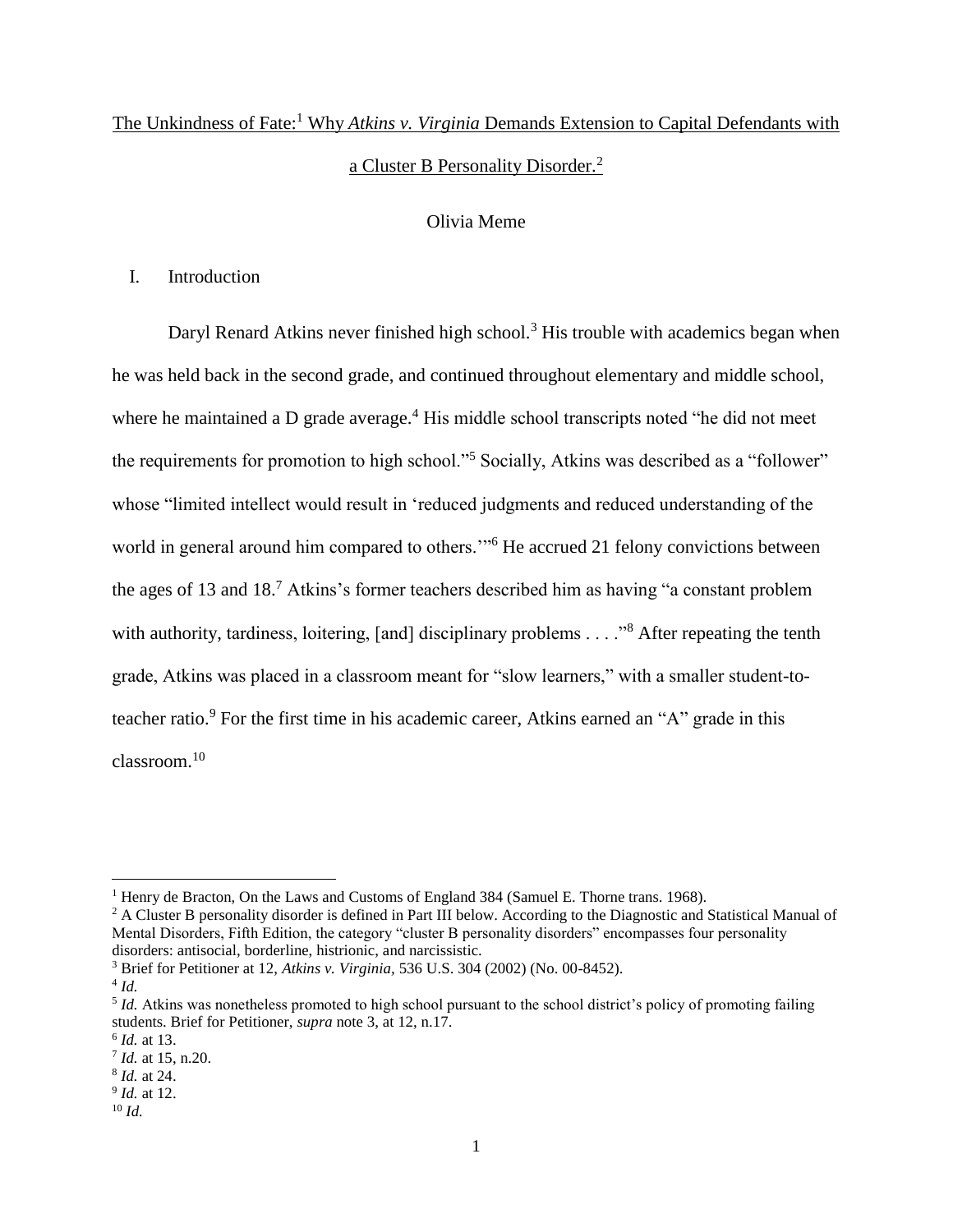Now consider Christopher J. Newton. After a childhood fraught with physical and verbal abuse, Newton fell behind in school and at the age of 13, began attending an alternative school for children with severe behavioral problems.<sup>11</sup> He was described by family members and teachers as impulsive, bizarre, and suffering from "social[], emotional[], and physical[] immatur[ity]."<sup>12</sup> Indicating a penchant for following others, one of his teachers noted "Newton began to pattern himself after another student who claimed to believe in Satan worship."<sup>13</sup> He developed a formal criminal record at age 19, but his delinquency could be traced back to around age five or six, when he set fire to his family's home.<sup>14</sup> Newton's problems in school briefly subsided after he spent six months in a children's home and showed "marked improvement [in] his grades, classroom behavior, anger, and interaction with peers . . . .<sup>"15</sup> Upon his release from the children's home and equipped with an aftercare plan, Newton was allowed to attend regular high school. $16$ 

Christopher Newton was executed on May 24, 2007 at the Southern Ohio Correctional Facility.<sup>17</sup> He was in prison for burglary and violating parole when he strangled his cellmate in  $2001$ , for which he was sentenced to death.<sup>18</sup> Atkins, who was also sentenced to death for a murder he committed in 1996, remains in a Virginia prison today. The critical difference between Newton's and Atkins's fates? An IQ score. After an examiner determined Atkins's IQ fell within a range making him intellectually disabled, his death sentence was commuted to life

<sup>11</sup> *State v. Newton,* 108 Ohio St. 3d 13, 17 (2006).

<sup>12</sup> *Id.* at 16-17.

<sup>13</sup> *Id.* at 17.

<sup>&</sup>lt;sup>14</sup> *Id.* at 16. The record does not establish whether the fire was intentionally set, but does note that Newton's family called him "Pyro" after the fire.

<sup>15</sup> *Id.* at 17.

<sup>16</sup> *Id.*

<sup>17</sup> Jim Leckrone, *Ohio executes man who killed prison cellmate,* Thomson Reuters (May 24, 2007), https://www.reuters.com/article/us-execution-ohio/ohio-executes-man-who-killed-prison-cellmateidUSN2437135120070524. <sup>18</sup> *Id.*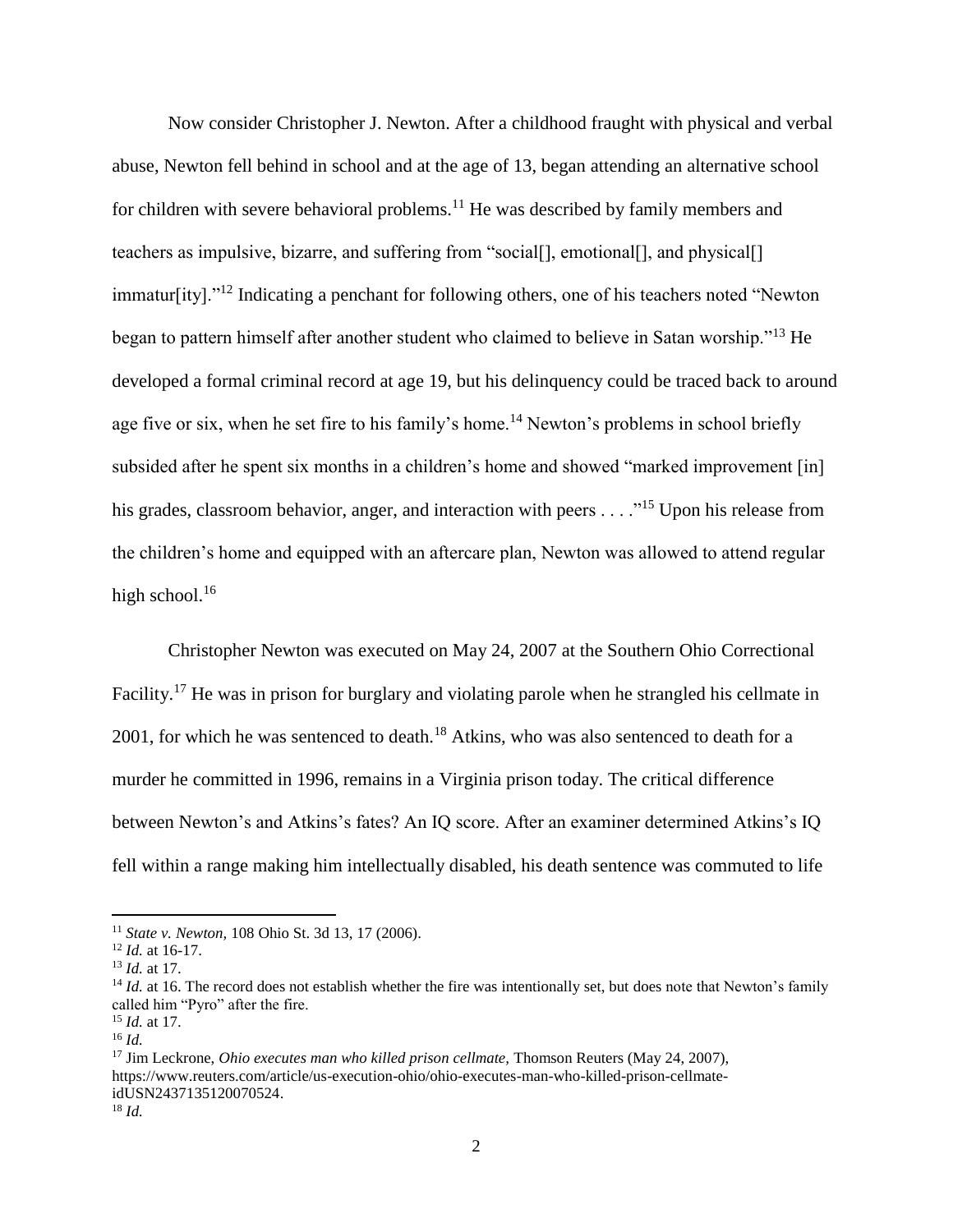in prison.<sup>19</sup> Despite the similarities between Atkins's and Newton's psychological problems, Newton's diagnosis of borderline personality disorder, and findings of his several other "severe mental disorder[s],"<sup>20</sup> Newton's IQ of 106 barred him from invoking the protection given to Atkins, and he was put to death.

This paper will argue that the categorical ban on executing intellectually disabled defendants established in *Atkins v. Virginia* should extend to capital defendants with a cluster B personality disorder. The Supreme Court's justifications for the *Atkins* ban—primarily the defendants' lack of culpability and the elevated risk of receiving an unwarranted death penalty equally apply to defendants with cluster B personality disorders. Part II of this paper examines the *Atkins* standard, death penalty jurisprudence on intellectually disabled and mentally ill defendants as it stands today, and scholarship surrounding the theory of barring execution of mentally ill offenders. Part III defines "cluster B personality disorder" and discuss the criteria and symptoms of those disorders. Parts IV and V discuss the two main rationales given by the Court in *Atkins* and why they apply with equal force to defendants with a cluster B personality disorder. Part VI addresses the critiques of this thesis, and Part VII discusses forward-looking considerations in adopting this thesis.

<sup>19</sup> *Atkins v. Virginia,* 536 U.S. 304, 308 (2002).

<sup>&</sup>lt;sup>20</sup> The record indicates Newton's other diagnoses included polysubstance abuse disorder, posttraumatic stress disorder, and a personality disorder with borderline, antisocial, and narcissistic features. In 2001, a prison psychiatrist diagnosed him with antisocial personality disorder and a substance abuse disorder. Newton also had a history of self-mutilation and suicide attempts. *Newton,* 108 Ohio St. 3d at 18.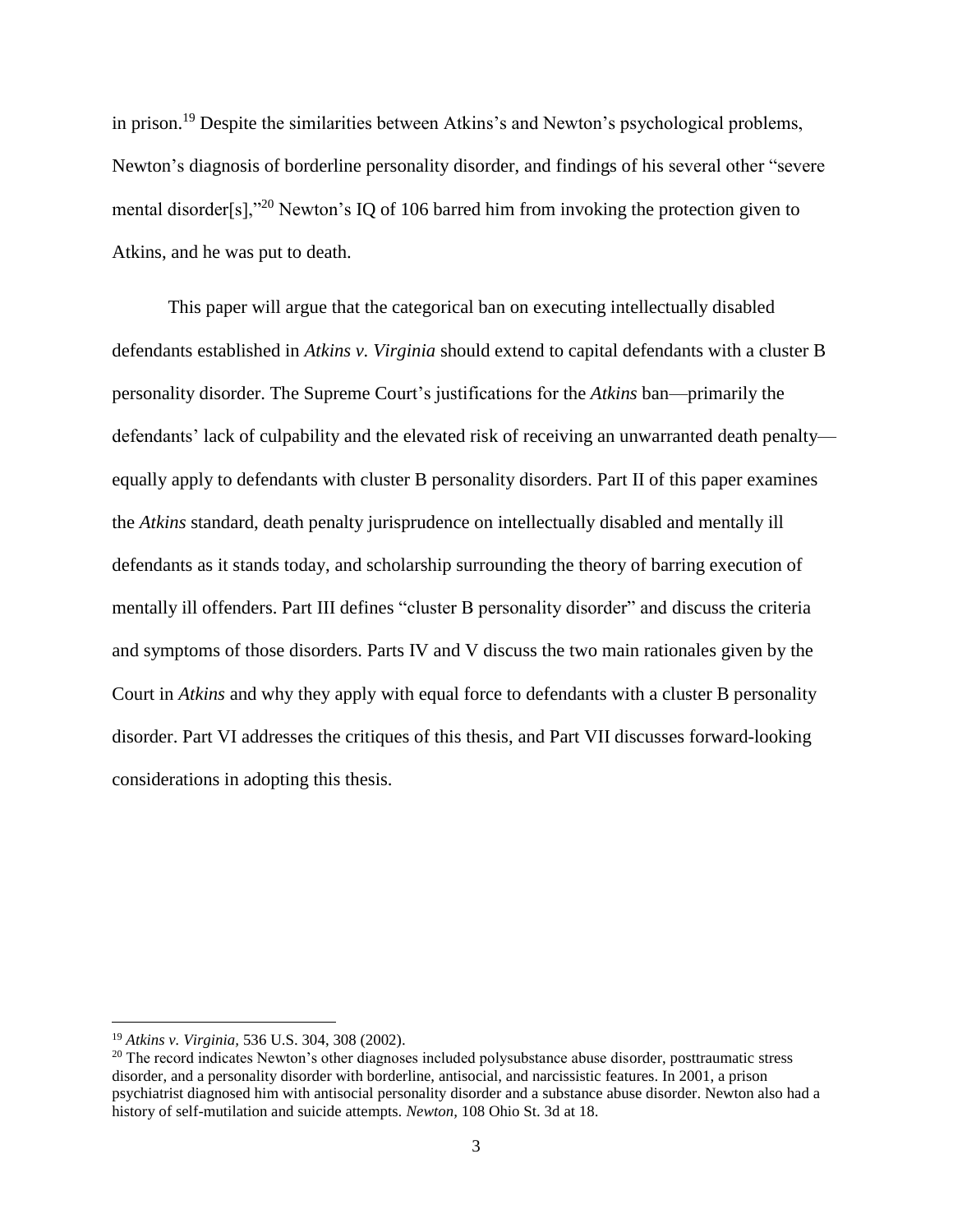II. *Atkins*: The Defendant, the Standard, and the Legacy

a. The *Atkins* Standard.

On August 16, 1996, Atkins and an accomplice kidnapped, robbed, and murdered a man.<sup>21</sup> During the penalty phase of his capital trial, the defense presented an forensic psychologist who testified Atkins was "mildly mentally retarded" and had an IQ of  $59<sup>22</sup>$  Atkins was sentenced to death, but the Virginia Supreme Court remanded for a new sentencing hearing based on the trial's court use of an improper verdict form.<sup>23</sup> At the resentencing, an expert for the prosecution testified "that Atkins was not mentally retarded, but rather was of 'average intelligence, at least,' and diagnosable as having antisocial personality disorder."<sup>24</sup> The jury resentenced Atkins to death.<sup>25</sup>

On appeal, the United States Supreme Court vacated Atkins's death sentence, holding that his intellectual disability rendered the death penalty a cruel and unusual punishment in violation of the Eighth Amendment.<sup>26</sup> The Court gave two reasons for its decision: first, executing intellectually disabled defendants does not "measurably contribute" to the retributive or deterrent goals of imposing the death penalty.<sup>27</sup> The Court noted that intellectually disabled defendants "have diminished capacities to understand and process information, to communicate, to abstract from mistakes and learn from experience, to engage in logical reasoning, to control impulses, and to understand the reactions of others."<sup>28</sup> Even if an intellectually disabled defendant knew some crimes were punishable by death, it would not serve as a deterrent to

<sup>23</sup> *Id.* at 309.

 $\overline{a}$ 

<sup>25</sup> *Id.*

<sup>27</sup> *Id.* at 318.

<sup>21</sup> *Atkins,* 536 U.S. at 307.

<sup>22</sup> *Id.* at 308.

<sup>24</sup> *Id.*

<sup>26</sup> *Id.* at 321.

<sup>28</sup> *Id.*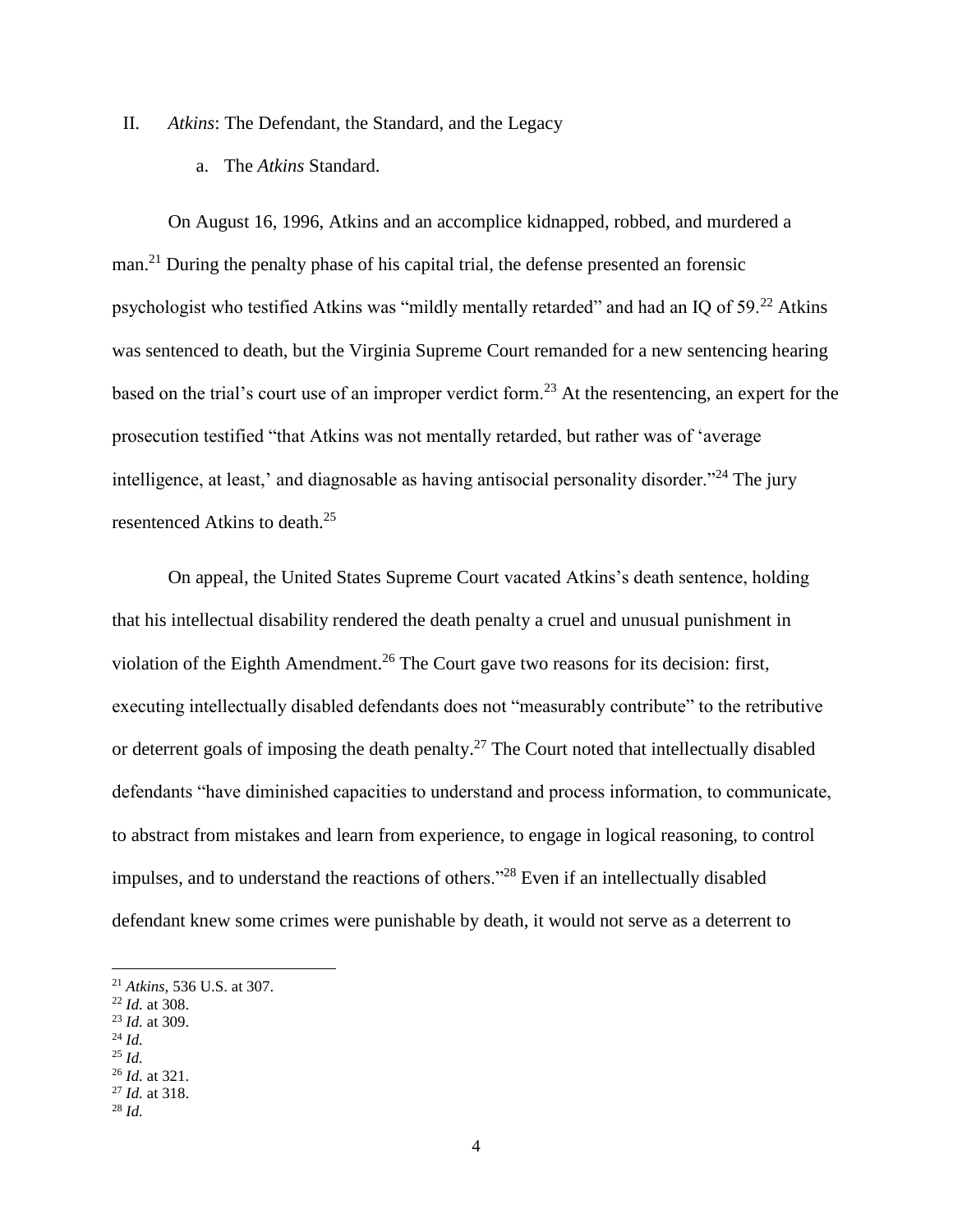committing a crime because there is "abundant evidence" to suggest that these defendants "act on impulse rather than pursuant to a premeditated plan . . . ."<sup>29</sup> Moreover, retribution is only a valid interest where a defendant is culpable for his crimes. "If the culpability of the average murderer is insufficient to justify the most extreme sanction available to the State, the lesser culpability of the mentally retarded offender surely does not merit that form of retribution."<sup>30</sup> Therefore, neither retributive nor deterrent purposes are served by executing intellectually disabled defendants.

Second, the limited intellectual capacity of these defendants creates too high of a "risk that the death penalty will be imposed in spite of factors which may call for a less severe penalty."<sup>31</sup> Since intellectually disabled defendants may be unable to "make a persuasive showing of mitigation in the face of prosecutorial evidence of one or more aggravating factors [or] give meaningful assistance to their counsel,"<sup>32</sup> cases involving intellectually disabled defendants may be more prone to receiving a death sentence where such a penalty would be unwarranted. In light of these reasons, the Court established a categorial rule barring intellectually disabled defendants from receiving a death sentence.

b. The *Atkins* Legacy.

Since *Atkins* was decided in 2002, the Court has taken several opportunities to build upon its capital punishment jurisprudence. In *Hall v. Florida,*<sup>33</sup> the Court held that rigid adherence to a strict IQ cutoff in determining intellectual disability in capital cases violated the Eighth Amendment. In the Court's view, Florida had erred by both taking "an IQ score as final and

<sup>29</sup> *Atkins,* 536 U.S. at 318.

<sup>30</sup> *Id.* at 319.

<sup>&</sup>lt;sup>31</sup> *Id.* at 320 (internal quotations omitted).

<sup>32</sup> *Id.*

<sup>33</sup> 572 U.S. 701, 704 (2014).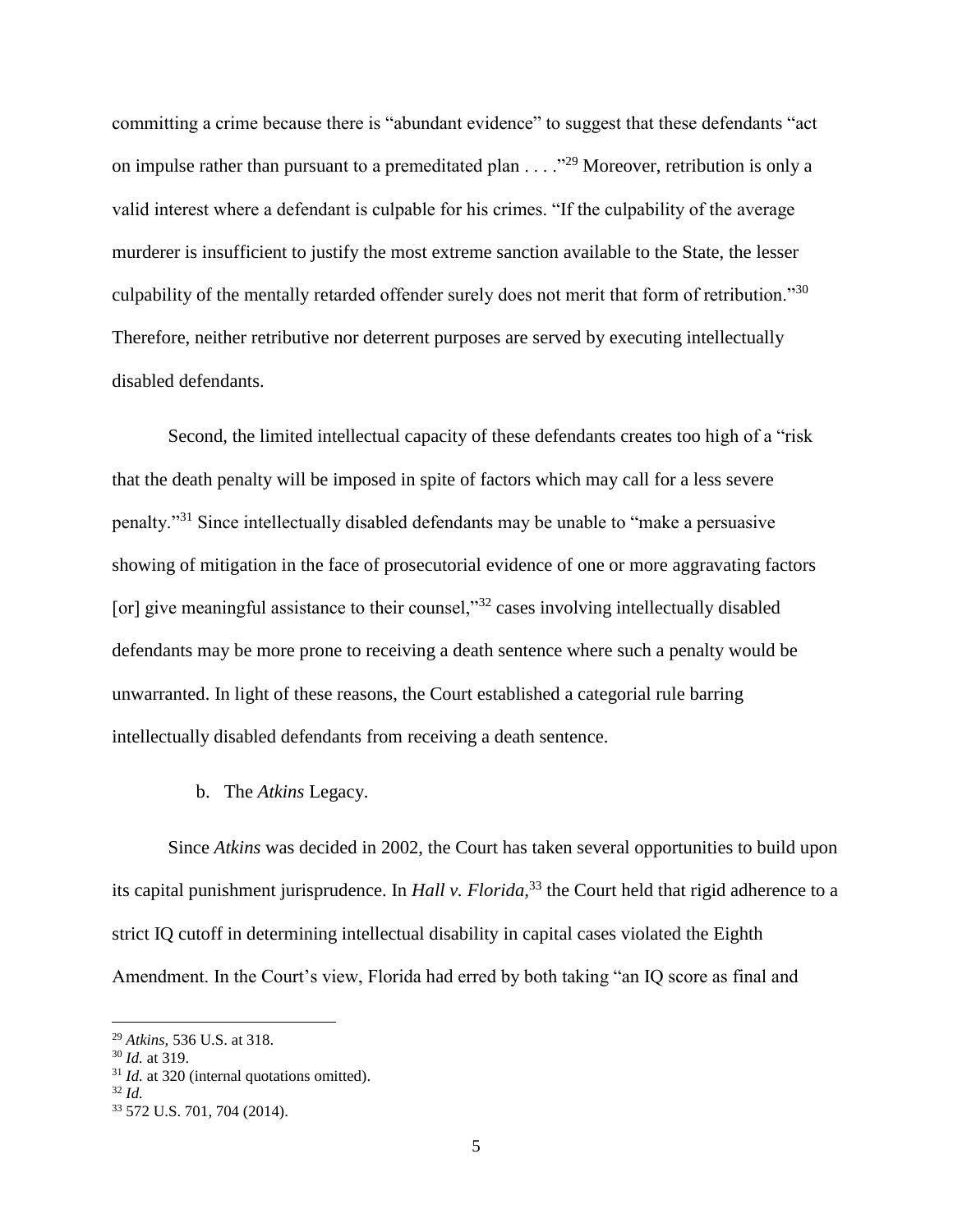conclusive evidence of a defendant's intellectual capacity, even when experts in the field would consider other evidence" and by relying "on a purportedly scientific measurement of the defendant's abilities . . . while refusing to recognize that the score is, on its own terms, imprecise."<sup>34</sup> Instead, when a defendant's IQ falls within a range typically associated with intellectual disability, courts must allow defendants to present other evidence of intellectual disability.<sup>35</sup> Courts may not adhere to strict cutoffs when considering IQ scores; rather, where an IQ score borders on intellectual disability, the standard error of measurement in the IQ test must be taken into account.<sup>36</sup>

When considering additional evidence in conjunction with a defendant's IQ score, courts should rely primarily on prevailing medical standards and consensus in the medical community.<sup>37</sup> Courts should also give equal weight to adaptive strengths and deficits, particularly the "adaptive-functioning inquiry on adaptive deficits" that medical communities place substantial weight on.<sup>38</sup> The Supreme Court advocated for a wholistic approach in evaluating intellectual disability and related mitigating factors, noting that consensus in the medical community on what constitutes "risk factors" should be given deference.<sup>39</sup>

 $\overline{\phantom{a}}$ 

<sup>36</sup> *Id.* at 724.

<sup>34</sup> *Hall,* 572 U.S. at 712.

<sup>35</sup> *Id.* at 723.

<sup>37</sup> *Moore v. Texas,* 137 S. Ct. 1039, 1053 (2017).

<sup>38</sup> *Id.* at 1050.

<sup>39</sup> *Id.* at 1051.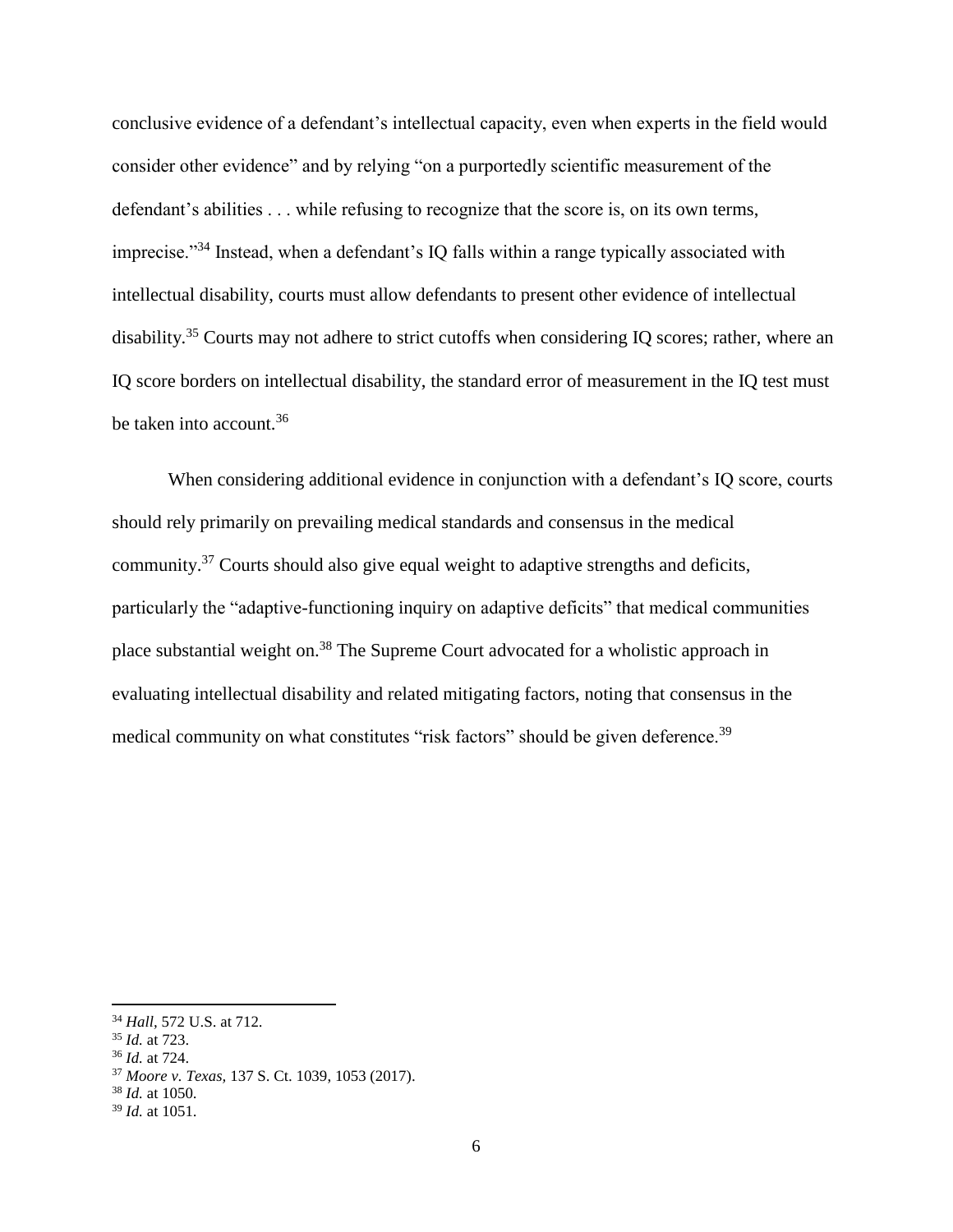c. Subsequent *Atkins* Scholarship.

For some scholars who advocate a ban on execution of all mentally ill defendants, *Hall* signaled the Court is heading in the right direction: "It is but one small step from this rationale to a similar one barring the execution of those suffering from mental illness."<sup>40</sup>

Up until now, much of the scholarship surrounding a mental illness exemption from execution has discussed schizophrenia and other psychotic disorders. The American Bar Association's 2003 Task Force Proposal on Mental Disability and the Death Penalty advocated in part for an exemption that would primarily protect schizophrenic defendants who experience "delusions, hallucinations, significant thought disorders, and highly disorganized thinking . . . [for offenders] with such disorders as schizophrenia and psychosis, *but not anti-social personality disorder."*<sup>41</sup> Many law review articles focus specifically on Axis I mental illnesses, which include schizophrenia and other severe psychotic disorders.<sup>42</sup> This is presumably because the symptoms of psychosis and schizophrenia-type disorders can be associated with a break from reality that is similar to the basis for an insanity defense: "how can the death penalty be imposed on someone who, at the time of the commission of his capital offense, suffered from delusions, hallucinations, disorganized speech, grossly or greatly disorganized behavior, and/or incoherence?"<sup>43</sup>

<sup>40</sup> Richard J. Wilson, *The Death Penalty and Mental Illness in International Human Rights Law: Toward Abolition,* 73 Wash. & Lee L. Rev. 1469, 1476 (2016).

<sup>41</sup> Ronald J. Tabak, *Overview of Task Force Proposal on Mental Disability and the Death Penalty,* 54 Cath. U. L. Rev. 1123, 1128 (2005) (emphasis added).

<sup>42</sup> *See* Lyn Entzeroth, *The Challenge and Dilemma of Charting a Court to Constitutionally Protect the Severely Mentally Ill Capital Defendant from the Death Penalty,* 44 Akron L. Rev. 529, 533 (2011); Christopher Slobogin, *What Atkins Could Mean for People with Mental Illness,* 33 N.M. L. Rev. 293, 303 (2003).

<sup>43</sup> Entzeroth, *supra* note 42, at 534.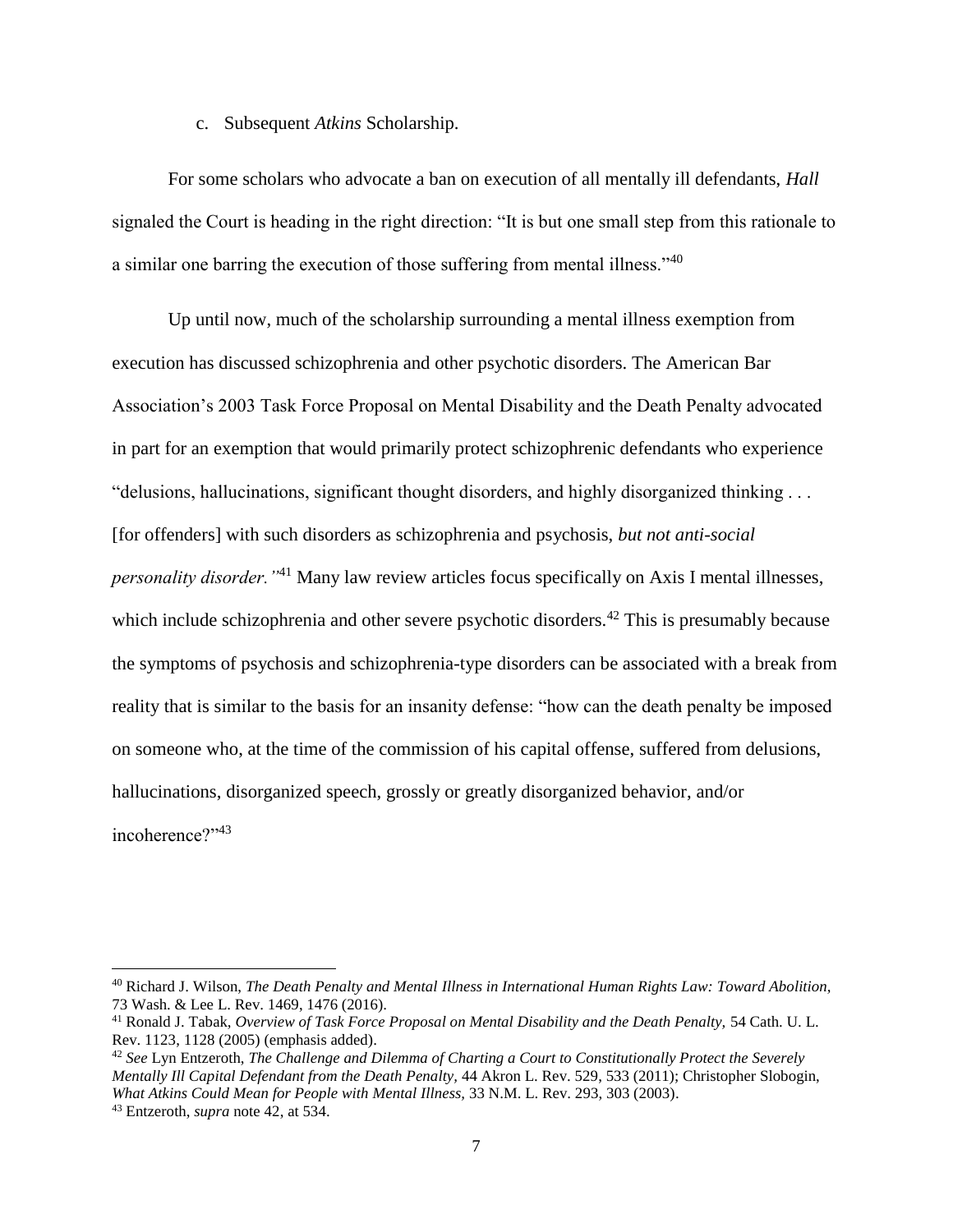Rather than taking an insanity defense-based approach, this paper will argue a culpability-based approach is more in line with the Supreme Court's jurisprudence and logically follows from the Court's decision in *Atkins.*

III. Cluster B Personality Disorder Defined.

According to the Diagnostic and Statistical Manual of Mental Disorders: Fifth Edition ("DSM-5"), the term "personality disorder" encompasses ten specific clinical disorders marked by "an enduring pattern of inner experience and behavior that deviates markedly from the expectations of the individual's culture, is pervasive and inflexible, has an onset in adolescence or early adulthood, is stable over time, and leads to distress or impairment."<sup>44</sup> To meet the criteria for a personality disorder, that

pattern of inner experience and behavior . . . is manifested in two (or more) of the following areas: (1) cognition (i.e., ways of perceiving and interpreting self, other people, and events); (2) affectivity (i.e., the range, intensity, lability, and appropriateness of emotional response); (3) interpersonal functioning; (4) impulse  $\frac{1}{\text{control}}$ <sup>45</sup>

The ten personality disorders diagnosable by these criteria are organized into three groups, called

"clusters," based on similarity. This paper will address only "Cluster B" personality disorders,

which include antisocial, borderline, narcissistic, and histrionic personality disorders.<sup>46</sup>

Cluster B personality disorders cause afflicted individuals to "appear dramatic,

emotional, or erratic."<sup>47</sup> Each Cluster B personality disorder manifests in a slightly different way.

Antisocial personality disorder is a pattern of disregard for, and violation of, the rights of others. Borderline personality disorder is a pattern of instability in interpersonal relationships, self-image, and affects, and marked impulsivity. Histrionic personality disorder is a pattern of excessive emotionality and attention

<sup>44</sup> Am. Psychiatric Ass'n, Diagnostic and Statistical Manual of Mental Disorders, § 2: Personality Disorders (5th ed. 2013).

<sup>45</sup> *Id.*

<sup>46</sup> *Id.*

<sup>47</sup> *Id*.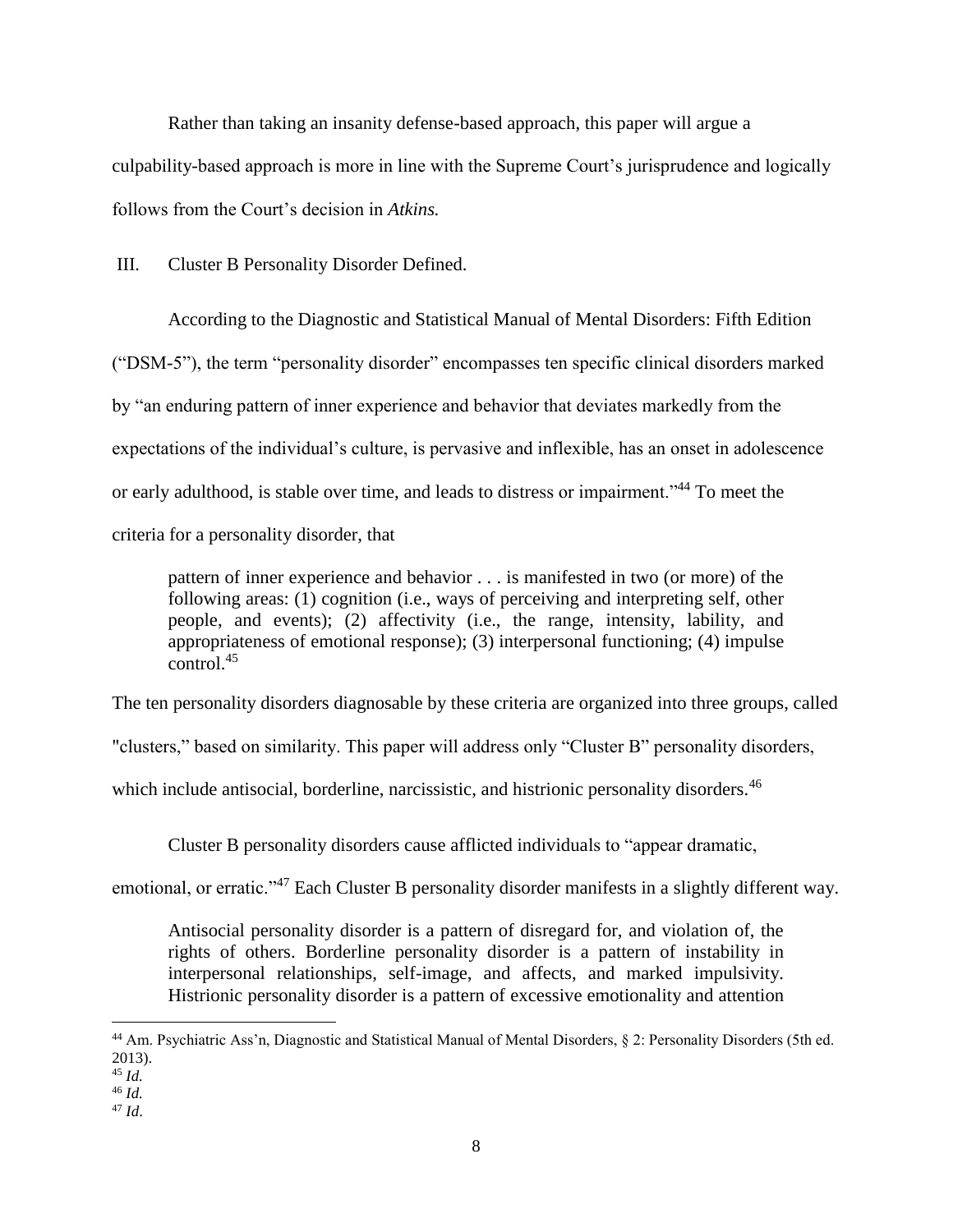seeking. Narcissistic personality disorder is a pattern of grandiosity, need for admiration, and lack of empathy.<sup>48</sup>

For antisocial and borderline personality disorders specifically, impulsiveness is a key symptom.<sup>49</sup> "Impulsiveness can broadly be defined as a predisposition to react rapidly and without planning to internal and external stimuli with lack of regard for short-term and long-term consequences for oneself and others."<sup>50</sup> Moreover, antisocial and borderline personality disorders are both correlated with exhibiting urgency and lack of premeditation.<sup>51</sup>

IV. Rationale I: Reduced Culpability.

In American jurisprudence, the appropriate punishment for a crime rests heavily on the culpability of the offender. In the first of the Court's two-part rationale for a categorical ban on the execution of intellectually disabled defendants, it recognized that these defendants suffer from cognitive deficiencies that "do not warrant an exemption from criminal sanctions, but . . . do diminish their personal culpability."<sup>52</sup> The deficiencies considered by the Court included the "diminished capacities to understand and process information . . . to engage in logical reasoning, to control impulses, and to understand the reactions of others."<sup>53</sup> The "abundant evidence that [intellectually disabled defendants] often act on impulse rather than pursuant to a premeditated plan, and that in group settings they are followers rather than leaders"<sup>54</sup> warranted an exception from the death penalty, because their crimes "do not reflect a consciousness materially more depraved than that of any person guilty of murder."<sup>55</sup> The diminished culpability of intellectually

<sup>48</sup> *Id.*

<sup>49</sup> Richard Howard, *Personality disorders and violence: what is the link?*, 2 Borderline Personality Disorder and Emotion Dysregulation 1, 5 (2015).

<sup>50</sup> *Id.*

<sup>51</sup> *Id.*

<sup>52</sup> *Atkins,* 536 U.S. at 318.

<sup>53</sup> *Id.*

<sup>54</sup> *Id.*

<sup>55</sup> *Id.* at 319 (internal quotations omitted).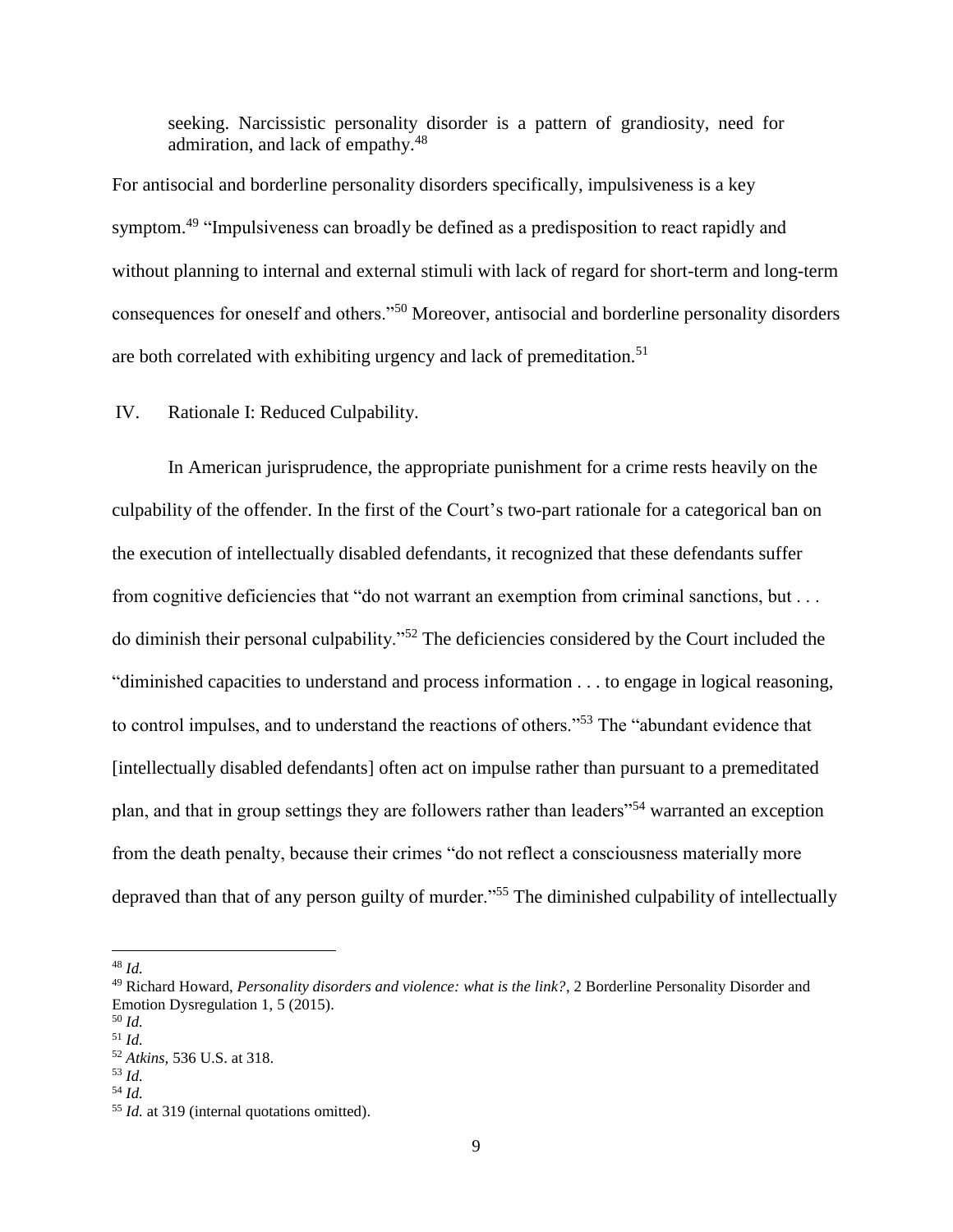disabled defendants was at the heart of the Court's opinion in *Atkins,* and the same rationale rings true for cluster B defendants for two reasons: first, cluster B defendants have limited ability to control impulses; and second, cluster B defendants have limited capacity to process information and engage in logical reasoning.

a. Impulse Control and Premeditation.

One hallmark of a personality disorder generally is impulse control that markedly differs from cultural expectations.<sup>56</sup> That is, an individual with a personality disorder will have noticeable differences in their impulse control compared to a non-personality disordered individual. In cluster B personality disorders, lack of impulse control is even more prominent. According to the DSM-5, antisocial, borderline, and histrionic personality disorders are all marked by impulsivity—most prominently antisocial and borderline.<sup>57</sup> In antisocial personality disorder, the individual's impulsive tendencies "may be manifested by a failure to plan ahead."<sup>58</sup> Narcissistic personality disorder is also associated with a form of impulsivity, specifically related to aggression: "Narcissism or threatened egotism and paranoid cognitive personality style . . . may be particularly important as additional critical features in explaining acts of aggression in individuals with cluster B personality disorders."<sup>59</sup> Thus, research across the cluster B personality disorders indicate each one is associated in some way with lack of impulse; most prominently in antisocial and borderline personality disorders.

When a person suffers from a lack of impulse control, he "responds to a stimulus or event on the basis of an immediate emotional reaction such as desire or anger, with little of any

<sup>56</sup> Am. Psychiatric Ass'n, *supra* note 44, § 2: Personality Disorders.

<sup>57</sup> *Id.*

<sup>58</sup> *Id.*

<sup>59</sup> Paul G. Nestor, *Mental Disorder and Violence: Personality Dimensions and Clinical Features,* 159 Am. J. Psychiatry 1973, 1973 (2002).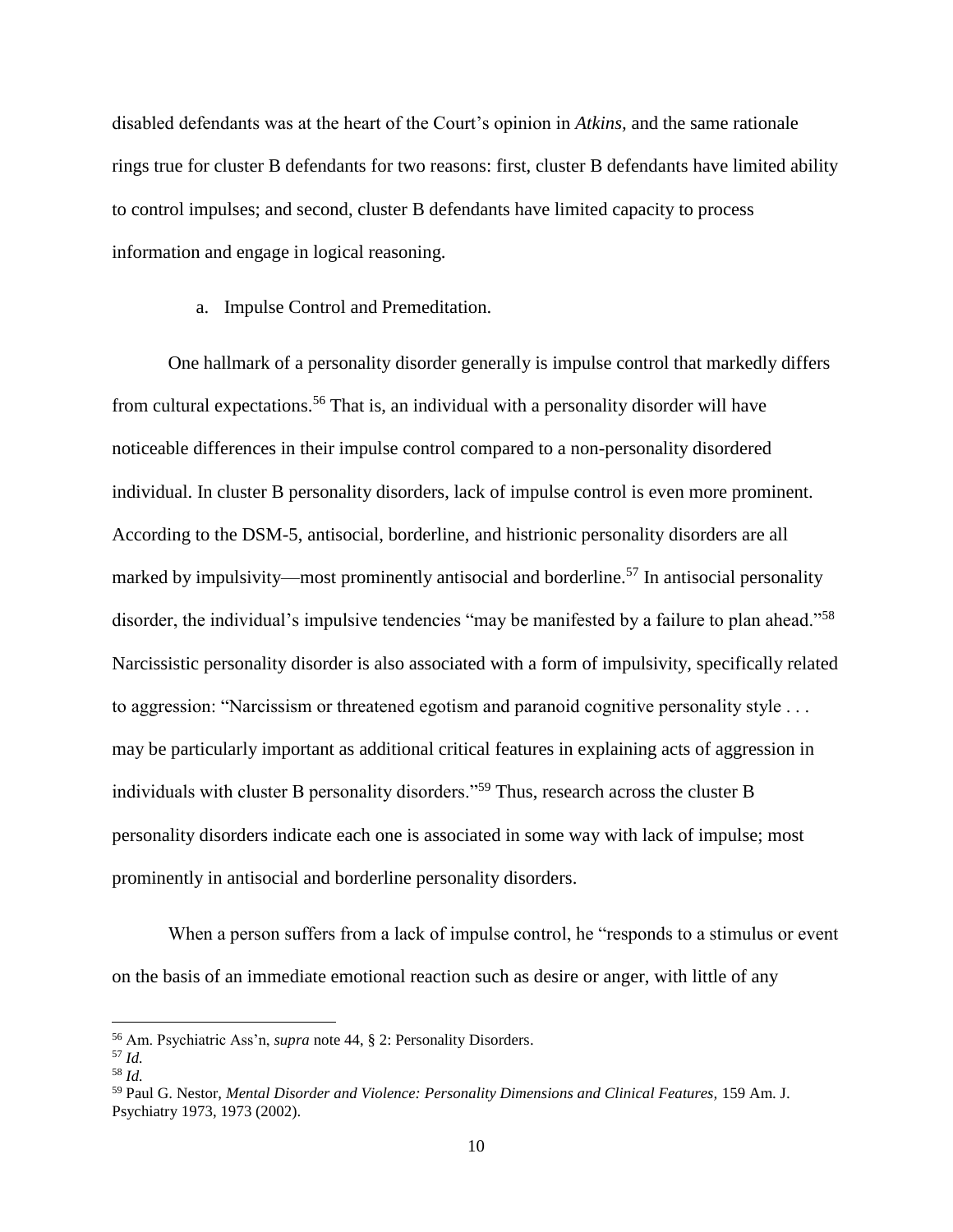checking of long-term consequences."<sup>60</sup> This corresponds directly with the Supreme Court's reasoning in *Atkins* that intellectually disabled defendants are not deserving of the death penalty in part due to their inability to form premeditation: "capital punishment can serve as a deterrent only when murder is the result of premeditation and deliberation."<sup>61</sup> According to research, antisocial and personality disorders are both correlated with lack of premeditation and heightened sense of urgency.<sup>62</sup> The Court has stressed numerous times that the death penalty should be reserved for those offenders who commit the most heinous crimes<sup>63</sup> and exhibit the "cold calculus" associated with the worst murders.<sup>64</sup> Based in large part on the inability of intellectually disabled defendants to control their impulses and form the premeditation necessary for a particularly heinous crime, the Supreme Court exempted them from execution.<sup>65</sup> The same reasons apply to exempt cluster B defendants from execution, based on their lack of impulse control and inability to form premeditation.<sup>66</sup>

#### b. Information Processing and Logical Reasoning.

The *Atkins* Court pointed out that an intellectually disabled defendant's "diminished ability to understand and process information, to learn from experience, [and] to engage in logical reasoning" contribute to diminished culpability. A hallmark of personality disorders generally is cognition—i.e., the way one perceives himself, others, and events around him—that is markedly different from societal expectations.<sup>67</sup> In antisocial personality disorder specifically, symptoms include "failure to conform to social norms with respect to lawful behaviors" and

<sup>60</sup> Howard, *supra* note 49, at 5.

<sup>61</sup> *Atkins,* 536 U.S. at 319.

<sup>62</sup> Howard, *supra* note 49, at 6.

<sup>63</sup> *See Godfrey v. Georgia,* 446 U.S. 420, 433 (1980); *Gregg v. Georgia*, 428 U.S. 153, 186 (1976).

<sup>64</sup> *Gregg,* 428 U.S. at 186.

<sup>65</sup> *Atkins,* 536 U.S. at 319.

<sup>66</sup> Howard, *supra* note 49, at 6.

<sup>67</sup> Am. Psychiatric Ass'n, *supra* note 44, § 2: Personality Disorders.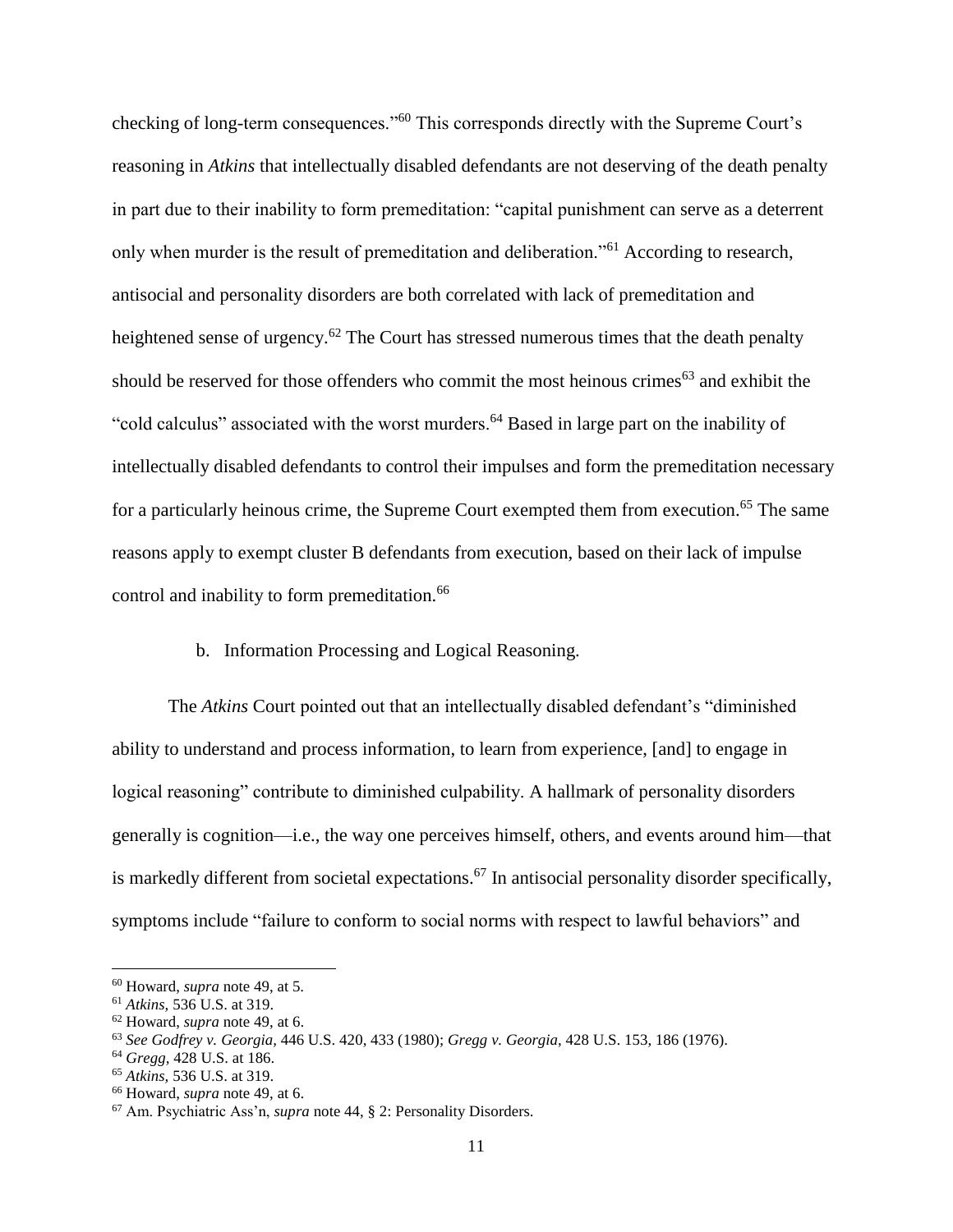persistent, extreme irresponsibility.<sup>68</sup> Individuals with borderline personality disorder have difficulty separating imagined scenarios from reality, and experience emotional instability which leads to intense emotional reactions to information or events.<sup>69</sup> Research has shown individuals with borderline personality disorders "have demonstrated significant levels of cognitive impairment . . . particularly in tests of planning/sequencing cognitive functions."<sup>70</sup>

An inability to engage in logical reasoning and process potential consequences of one's actions served as another basis for the Court's decision in *Atkins*. Since intellectually disabled defendants have a diminished capacity for information processing and logical reasoning, the risk of execution as a consequence for their unlawful actions does not serve as a deterrent.<sup>71</sup>

The theory of deterrence in capital sentencing is predicated upon the notion that the increased severity of the punishment will inhibit criminal actors from carrying out murderous conduct[, but for intellectually disabled defendants] it [is] less likely that they can process the information of the possibility of execution as a penalty and, as a result, control their conduct based upon that information.<sup>72</sup>

A cluster B personality disorder similarly inhibits a person from being able to engage in logical reasoning, separate imagination from reality, and make an informed, non-impulsive decision. The death penalty as a potential consequence for one's actions would not deter a cluster B defendant, who cannot make rational and logical decisions. His impulsiveness and limited cognitive ability to conform his behavior to social norms makes the deterrent effect of the death penalty inapplicable.<sup>73</sup>

 $\overline{\phantom{a}}$ <sup>68</sup> *Id.*

<sup>69</sup> *Id.*

<sup>70</sup> J.Wesley Burgess, *Neurocognitive impairment in dramatic personalities: Histrionic, narcissistic, borderline, and antisocial disorders*, 42 Psychiatry Research 283, 286 (1992).

<sup>71</sup> *Atkins,* 536 U.S. at 320.

<sup>72</sup> *Id.*

<sup>73</sup> Am. Psychiatric Ass'n, *supra* note 44, § 2: Personality Disorders.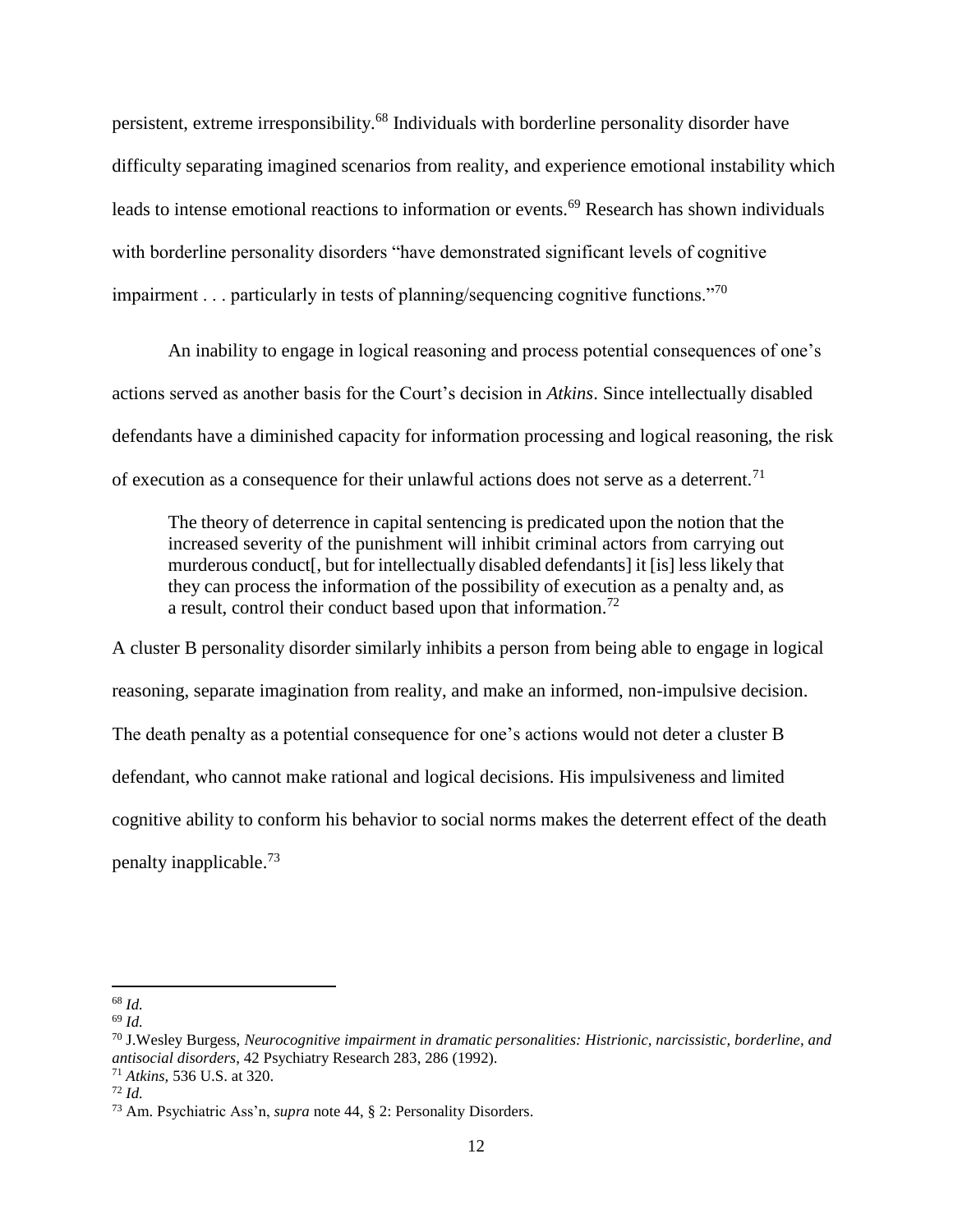The same rationales the Court applied in *Atkins* to why intellectually disabled defendants have diminished culpability apply with equal force to cluster B defendants. "Even though a person suffering from severe mental illness may be held criminally liable for his wrongful conduct, severe mental illness can often strip the individual of the degree of culpability and blameworthiness that the Constitution demands before a state can inflict the punishment of death."<sup>74</sup> A cluster B defendant's inability to control impulses, engage in logical reasoning, or make informed decisions due to his mental illness makes him less culpable and therefore deserving of exemption from the death penalty.

V. Rationale II: Risk of Receiving Unwarranted Death Sentence.

In its second rationale for exempting intellectually disabled defendants from the death penalty, the Court emphasized the heightened risk that a jury will impose the death penalty where it is wholly unwarranted.<sup>75</sup> The Court noted several factors contributing to this risk, including "the lesser ability of ... defendants to make a persuasive showing of mitigation ... less[er] ability to give meaningful assistance to their counsel . . and their demeanor [which] may create an unwarranted impression of lack of remorse for their crimes."<sup>76</sup>

a. Jury Perceptions of Defendants & Mental Illness.

Problems with emotional regulation and affect cause cluster B defendants to have a diminished ability to display emotions and remorse. Individuals with antisocial personality disorder may feel little to no remorse at all, as a symptom of the disorder.<sup>77</sup> They may display

<sup>74</sup> Entzeroth, *supra* note 42, at 534.

<sup>75</sup> *Atkins,* 536 U.S. at 320.

<sup>76</sup> *Id.*

<sup>77</sup> Am. Psychiatric Ass'n, *supra* note 44, § 2: Personality Disorders.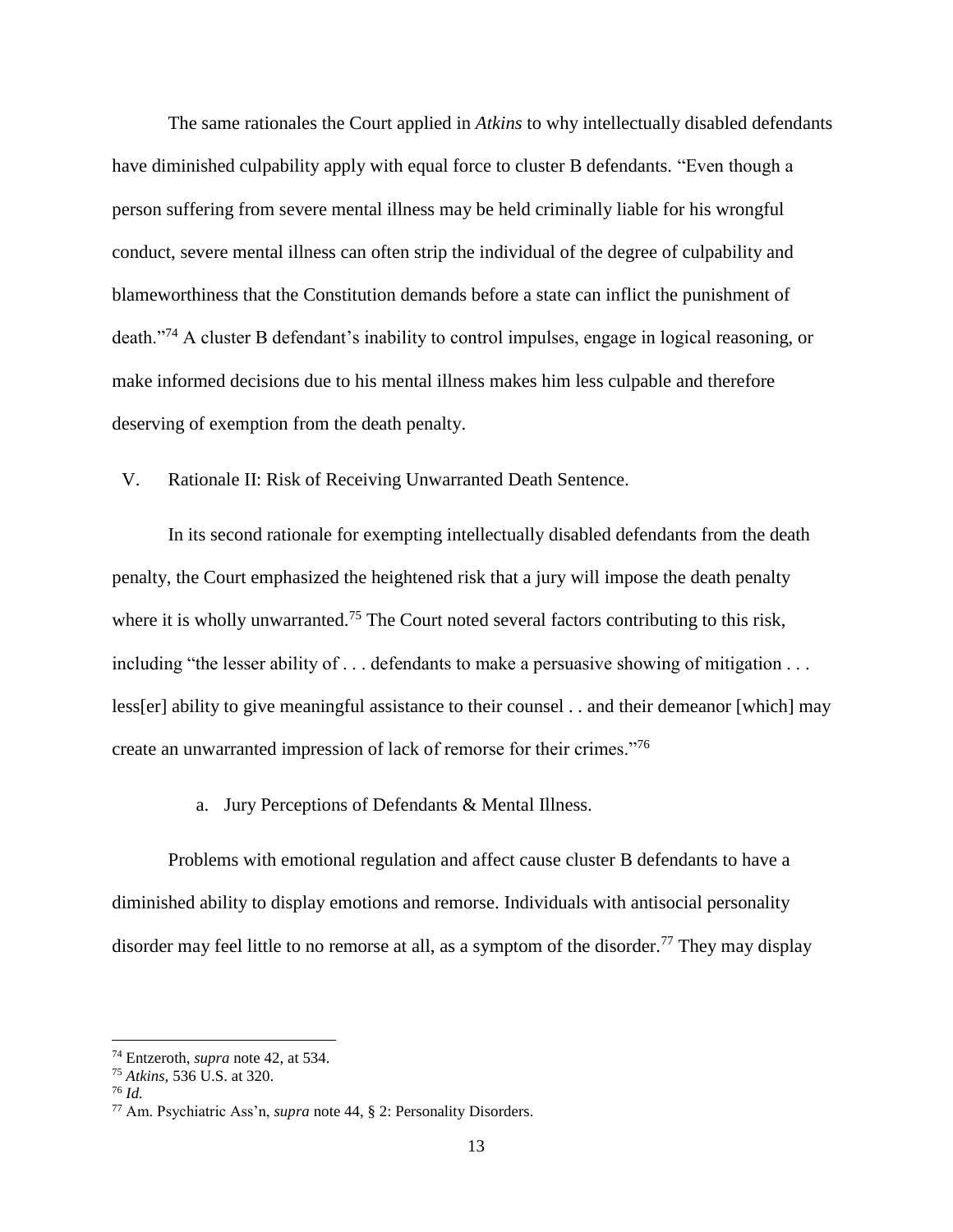indifference, and "generally fail to compensate or make amends for their behavior."<sup>78</sup> Borderline personality disorder is marked by "emotional dysregulation, also known as affective instability or emotional lability," which causes individuals to be unable to control their emotions or experience emotional outbursts at inappropriate times.<sup>79</sup> Individuals with histrionic personality disorder "display[] rapidly shifting and shallow expression of emotions,"<sup>80</sup> and narcissistic personality disorder is characterized by a lack of empathy and inability to "recognize or identify with the feelings and needs of others."<sup>81</sup> Although each in different ways, all four cluster B personality disorders involve some dimension of emotional dysregulation which could cause them to present an unemotional front to a jury.

Defendants who are unable to demonstrate remorse to a jury are at a significantly higher risk of receiving the death penalty than their remorseful counterparts.<sup>82</sup> Various studies have concluded "jurors frequently cited a defendant's lack of remorse as a significant factor precipitating their decision to impose the death penalty."<sup>83</sup> In a study conducted with former capital trial jurors, researchers found that

[a]bove all else . . . the defendant's demeanor and behavior during the actual trial shaped the jurors' perceptions of the defendant's remorse. Jurors scrutinized the defendant throughout the course of the trial, and they were quick to recall details about demeanor, ranging from his attire to his facial expressions.<sup>84</sup>

Since cluster B defendants are unable to regulate their emotions or display any lack of remorse, they are at a heightened risk of being viewed negatively by the jury, who weigh remorse heavily

<sup>78</sup> *Id.*

<sup>79</sup> Howard, *supra* note 49, at 6.

<sup>80</sup> Am. Psychiatric Ass'n, *supra* note 44, § 2: Personality Disorders.

<sup>81</sup> *Id.*

<sup>82</sup> Scott E. Sundby, *The Capital Jury and Absolution: The Intersection of Trial Strategy, Remorse, and the Death Penalty,* 83 Cornell L. Rev. 1557, 1557 (1998).

<sup>83</sup> *Id.*

<sup>84</sup> *Id.* at 1561.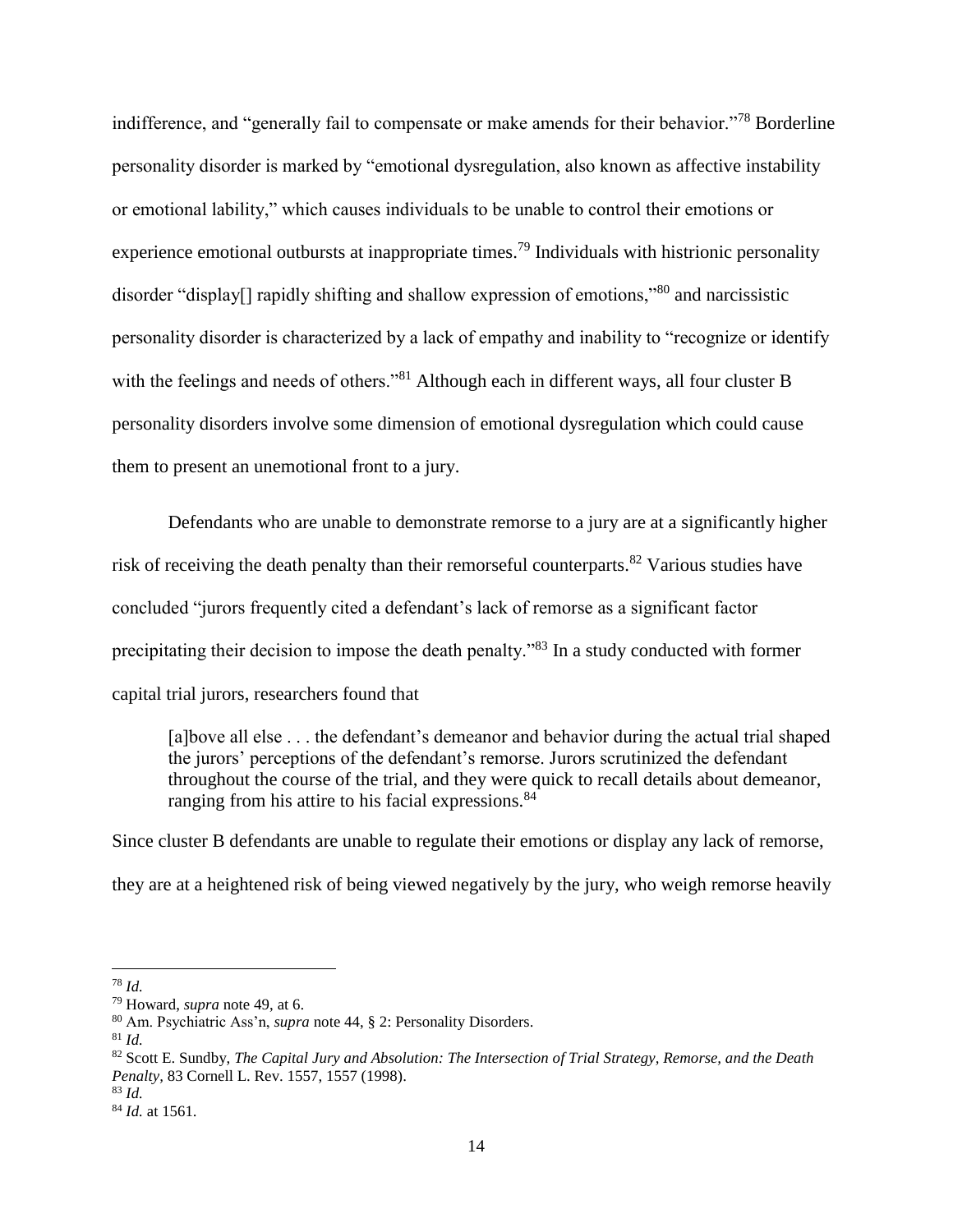in their decision to impose the death penalty. This is precisely the fear the *Atkins* Court had in holding intellectually disabled defendants exempt from the death penalty: if they are unable to show remorse for their actions, through no fault of their own, the risk that the jury will interpret that negatively and impose the death penalty is too high.<sup>85</sup> Since cluster B defendants face the same risk, they are entitled to *Atkins* protections to guard against the risk of an unwarranted death sentence.

b. Importance of a Defendant's Ability to Communicate with and Assist Counsel.

The *Atkins* opinion noted the importance of a defendant's ability to give meaningful assistance to his counsel and named it as one of the main risks of allowing an intellectually disabled defendant's trial go forward. The Court did not elaborate on exactly why this is such a high risk, but subsequent scholarship exploring the topic offers several explanations. First, counsel can be thrown into a case with an intellectually disabled defendant having no experience or training on how to work with such defendants.<sup>86</sup> "An attorney may recognize that there is something wrong with the client but feel that the attorney can simply compensate for this by providing additional guidance or by substituting his or her judgment for the client's."<sup>87</sup> Intellectually disabled defendants also tend to mask their disability or pretend they understand, in order to avoid embarrassment.<sup>88</sup> Moreover, since an intellectually disabled defendant is "in position to monitor their attorney's performance," it's up to the attorney to recognize and

<sup>85</sup> *Atkins,* 536 U.S. at 321.

<sup>86</sup> Diane Courselle, Mark Watt, & Donna Sheen, *Suspects, Defendants, and Offenders with Mental Retardation in Wyoming,* 1 Wyo. L. Rec. 1, 4 (2001).

<sup>87</sup> *Id.* at 7.

<sup>88</sup> *Id.* at 7.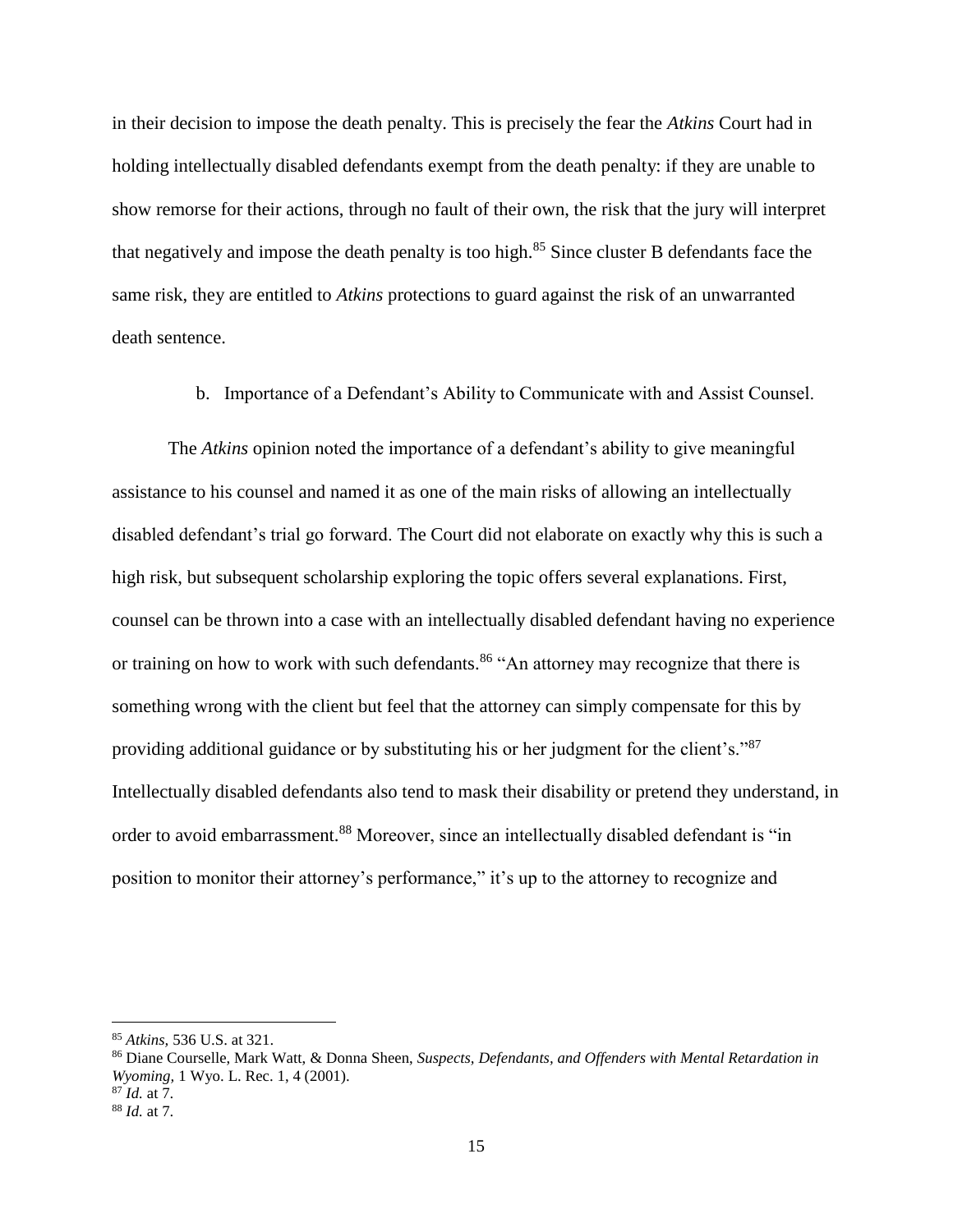properly evaluate her client's intellectual disability, which often never happens for attorneys unexperienced with intellectual disability.<sup>89</sup>

A cluster B defendant faces a similar, serious risk of an unfair outcome resulting from difficulties with his counsel. An attorney may never discover the defendant's mental illness, if the defendant tries to mask it to avoid the stigma associated with mental illness.<sup>90</sup> If a defendant does not inform his counsel of existing mental illness, if the attorney does not order a mental health evaluation, or if the mental illness is not readily apparent and obvious, she may never know it exists.<sup>91</sup> Being unaware of a mental illness that could potentially raise a viable defense or act as persuasive mitigating evidence could become a serious detriment to a cluster B defendant's case, creating a heightened risk similar to that in *Atkins* which convinced the Court these defendants are deserving of exemption from the death penalty.

A defendant can be competent to stand trial, but still unable or unwilling to effectively assist counsel, thereby creating a risk that his attorney will not be able to zealously advocate for him. Sometimes, a mentally ill defendant purposely refuses to aid his counsel in an effort to subvert her,  $92$  or because he is trying to avoid counsel presenting some evidence about the defendant.<sup>93</sup> That was the case, for example, in *Godinez v. Moran*: the defendant, on trial for murder and facing the possibility of a death sentence, fired his attorneys and requested to represent himself in order to prevent his attorneys from presenting mitigating evidence.<sup>94</sup> In

<sup>89</sup> *Id.* at 7.

<sup>90</sup> Rebecca J. Covarrubias, Comment, *Lives in Defense Counsel's Hands: The Problems and Responsibilities of Defense Counsel Representing Mentally Ill or Mentally Retarded Capital Defendants,* 11 SCHOLAR 413, 443 (2009).

<sup>91</sup> *Id.* at 442.

<sup>92</sup> Richard J. Bonnie, *Mental Illness, Severe Emotional Distress, and the Death Penalty: Reflections on the Tragic Case of Joe Giarratano,* 73 Wash. & Lee L. Rev. 1445, 1454 (2016).

<sup>93</sup> *Godinez v. Moran,* 509 U.S. 389, 392 (1993). This case presented the issue of whether the standard of competency to represent oneself at trial is higher than the standard of competency to stand trial; the Court found it is not. <sup>94</sup> *Id.*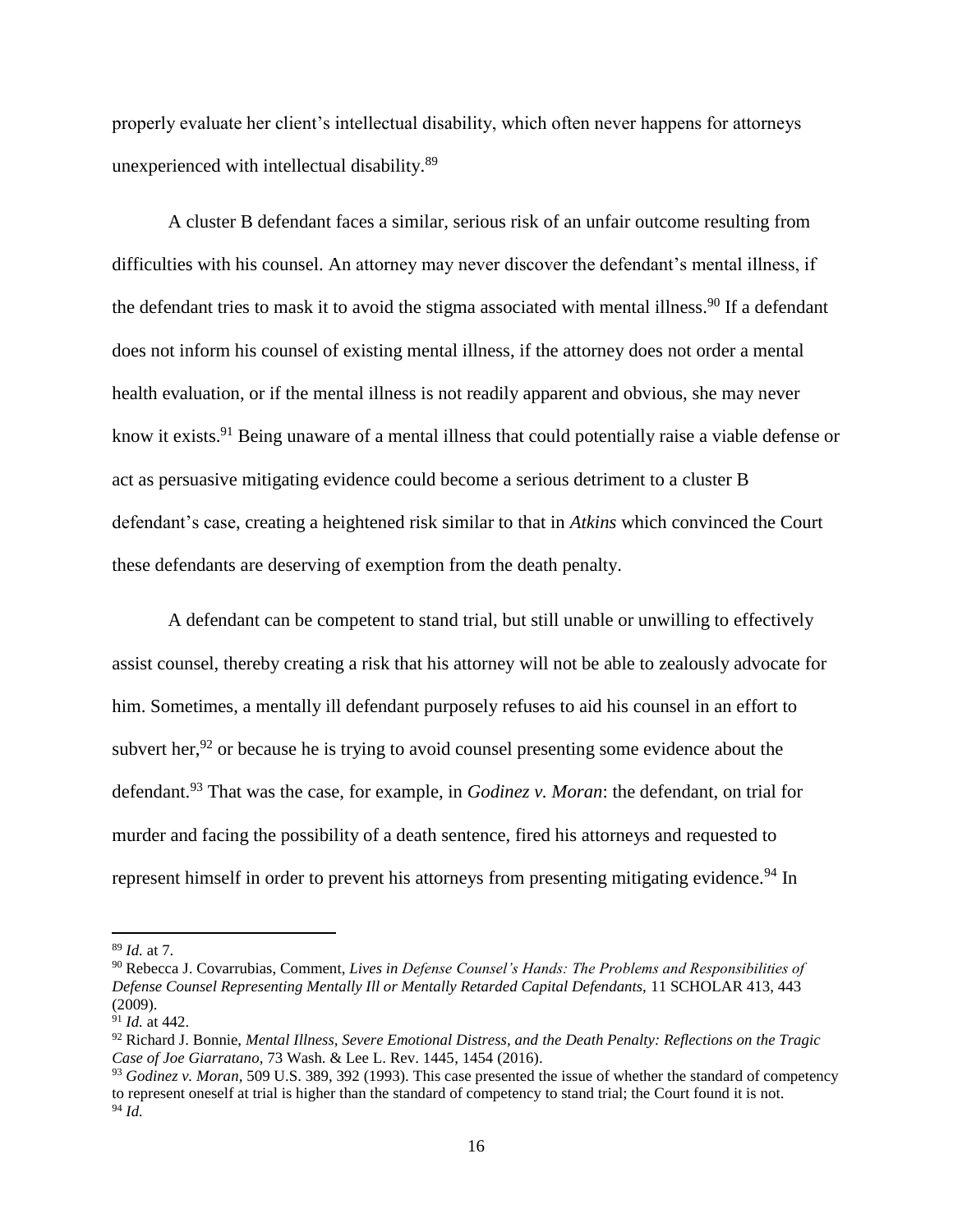another case, *Giarrantano v. Procunier*, <sup>95</sup> the defendant, on trial for capital murder, turned down a plea agreement, requested a bench trial, asked the judge to sentence him to death, and directed his lawyers not to appeal his conviction and death sentence.<sup>96</sup> With defendants who are deemed competent to stand trial but remain unable to effectively assist their lawyers, "[t]he key issue is functional impairment of decisional capacity. The question should be whether the defendant's emotional condition is symptomatic of a clinically diagnosable disorder and is interfering materially with his ability to make a rational, self-interested decision about the defense or disposition of the case."<sup>97</sup> *Giarratano* and *Godinez* both stand for the difficulty attorneys have representing defendants who are able to understand proceedings and therefore competent to stand trial, but at the same time, have a limited capacity for rational decision making.<sup>98</sup> With cluster B defendants, their impaired capacity for decision making<sup>99</sup> creates a heightened risk that they will be unable to effectively assist counsel and end up receiving a death sentence where such a punishment is unwarranted.

VI. Critiques.

a. Critique I: Cluster B Defendants Are Not Similar Enough to *Atkins* Defendants.

As of this writing, the Supreme Court has not taken a stance on whether severely mentally ill offenders should be exempt from the death penalty.<sup>100</sup> Scholars observe this is likely because of the Court's competency-based approached, rather than culpability-based approach.<sup>101</sup>

<sup>95</sup> *Giarratano v. Procunier,* 891 F.2d 483 (1989). The defendant was not diagnosed with a cluster B personality disorder, but his case still exemplifies the issues mentally ill defendants have with counsel generally and the problem with defendants who are competent to stand trial but unable to effectively assist counsel. <sup>96</sup> Bonnie, *supra* note 92, at 1454-1455.

<sup>97</sup> *Id.* at 1456-1457.

<sup>98</sup> *Id.* at 1457.

<sup>99</sup> *See* Part IV (b), *supra.*

<sup>100</sup> Lisa E. Rahdert, *Hall v. Florida and Ending the Death Penalty for Severely Mentally Ill Defendants,* 124 Yale L.J. 34, 35 (2014). It has, however, denied certiorari in cases where this question was presented. <sup>101</sup> *Id.* at 36.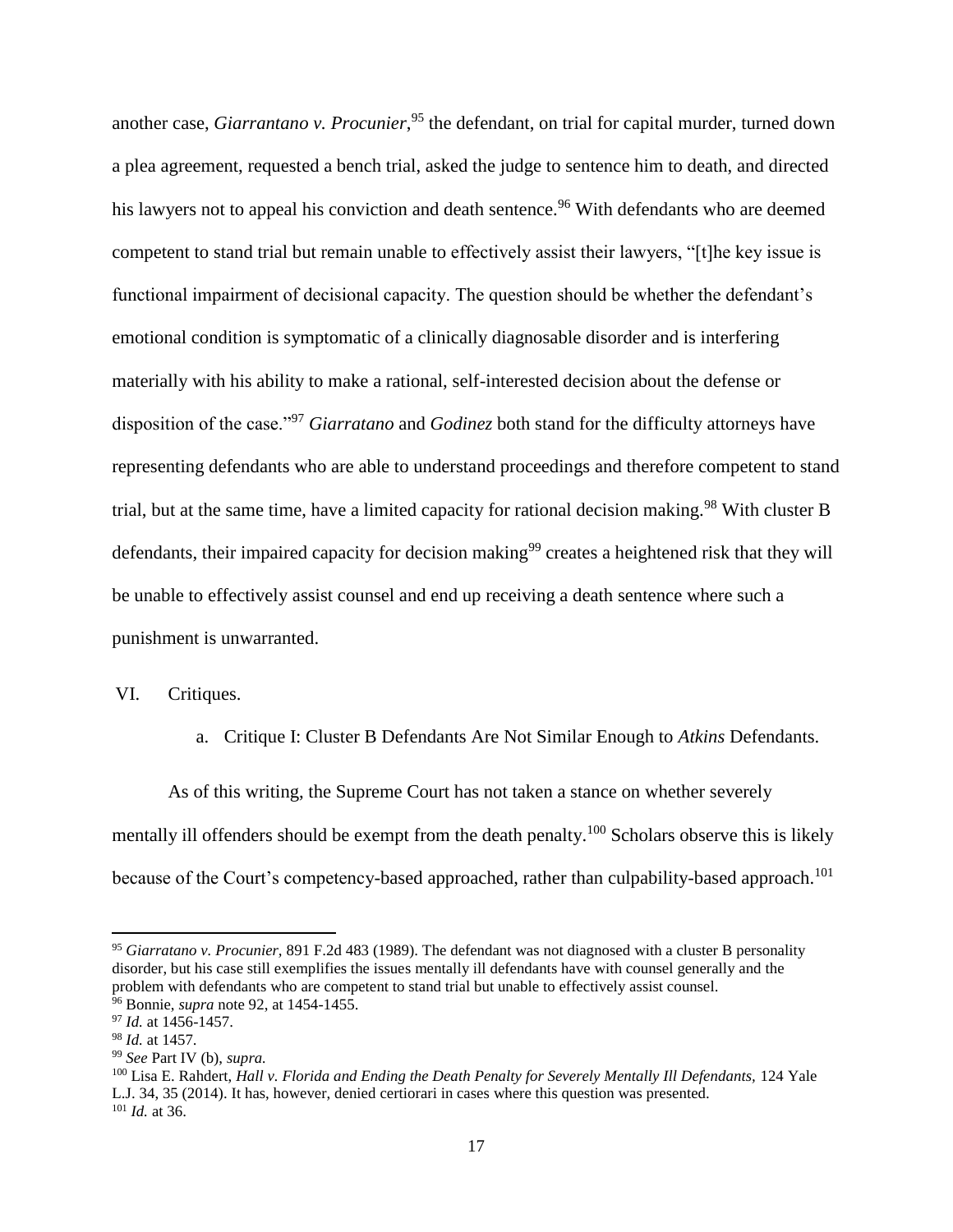Critics of this thesis, then, would argue that since "the law of competency deals with whether or not a person understands the reason for his execution, *not* whether a person's psychiatric illness caused him to be less culpable for the underlying crime itself," cluster B defendants are too dissimilar from *Atkins* defendants to warrant extension of constitutional protections.<sup>102</sup> Specifically, *Atkins* had to do with developmental impairments that hinder a person's ability to understand societal rules and norms, whereas mental illness does not impair a person in such a way. $^{103}$ 

The Court's decision in *Roper v. Simmons<sup>104</sup>* indicates its willingness to consider overall policy concerns in an Eighth Amendment case, rather than identical similarities in defendants, in order to extend exemption from the death penalty. In *Roper,* the Court accepted three rationales in favor of creating a categorical ban on execution of minors: (1) juveniles lack maturity and a developed sense of responsibility; (2) they are more susceptible to negative influences by peers; and (3) their personalities are not well-developed and still subject to transformation and growth. <sup>105</sup> Note that none of these rationales were recognized by the Court in *Atkins,* yet the Court in *Roper* acknowledged this new rule banning execution of minors was an appropriate successor of *Atkins.<sup>106</sup>* Scholars suggest the Supreme Court's willingness to extend *Atkins* to the juvenile context will eventually lead the Court to grant the same protections to the mentally ill: "Like juvenile offenders and [intellectually disabled] offenders, the severely mentally ill often

<sup>102</sup> *Id.* (emphasis in original).

<sup>103</sup> Slobogin, *supra* note 42, at 309.

 $104$  543 U.S. 551 (2005).

<sup>&</sup>lt;sup>105</sup> *Id.* at 569. Note the Court's categorical ban resulting from this case was on defendants who were minors at the time of the capital offense, not at the time of execution.

<sup>106</sup> *Id.* at 571 ("The same conclusions [from *Atkins*] follow from the lesser culpability of the juvenile offender.")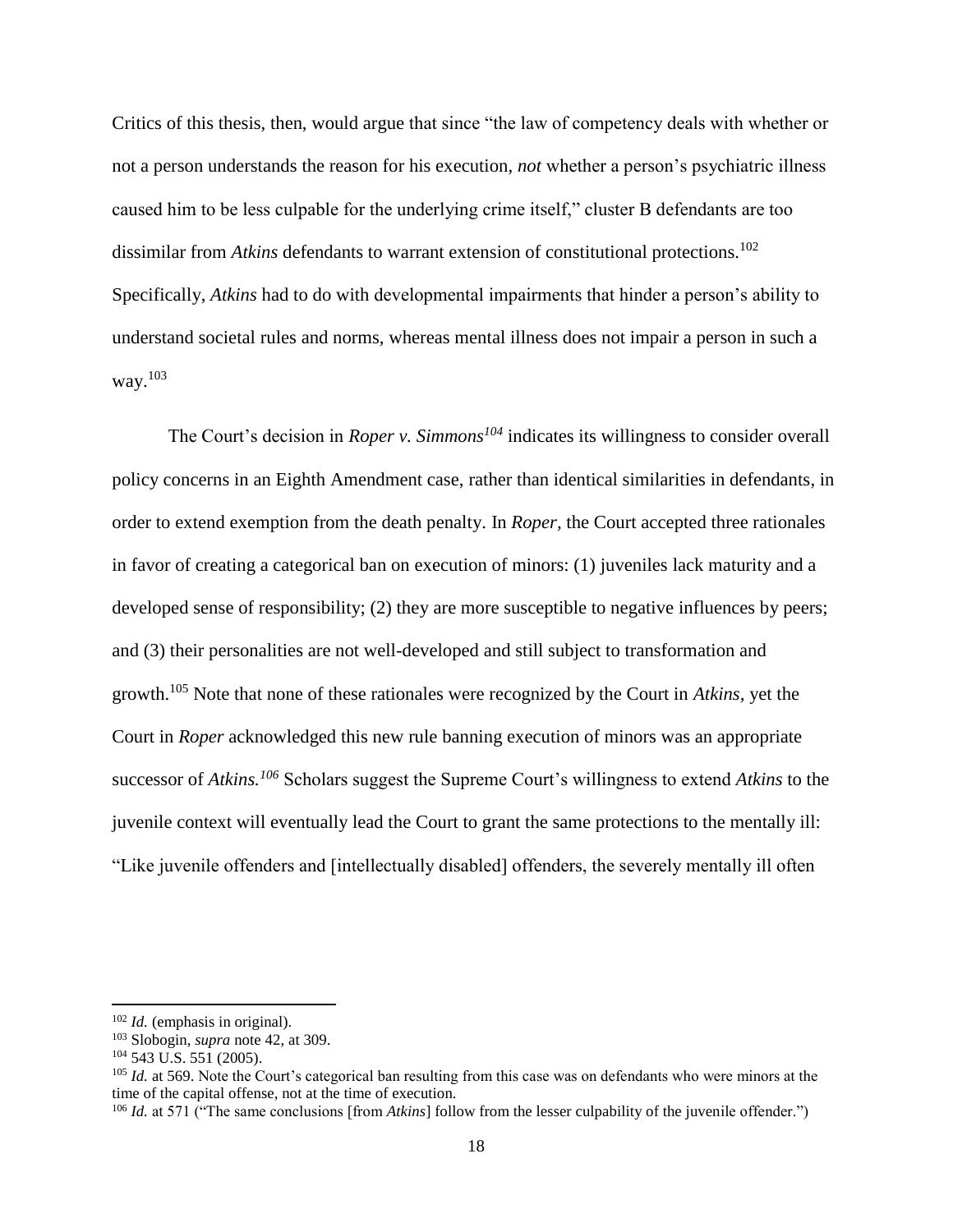lack or have diminished impulse control and have difficulty comprehending the consequences of their actions."<sup>107</sup>

Cluster B defendants share many common characteristics with intellectually disabled defendants which demonstrates the practicability of extending *Atkins* protections. First, both conditions can be traced to organic, genetic causes. Research indicates "borderline [personality disorder] and antisocial [personality disorder] appeared to share genetic risk factors above and beyond those shared in common with the other cluster B disorders."<sup>108</sup> Cluster B disorders are suspected to result from "dysfunction in the serotonin (5-HT) system [that] is associated with impulsivity, aggression, affective lability, and suicide. Genes linked to the function of [serotonin] can therefore be considered possible candidate genes for borderline and antisocial [personality disorders]."<sup>109</sup> The DSM-5 notes "antisocial personality disorder is more common among the first-degree biological relatives of those with the disorder than in the general population. . . . Adoption studies indicate that both genetic and environmental factors contribute to the risk of developing antisocial personality disorder."<sup>110</sup> Similarly, "borderline personality disorder is about five times more common among first-degree biological relatives of those with the disorder than in the general population."<sup>111</sup>

Similarly, many intellectual disability disorders stem from organic or genetic sources. Genetic syndromes causing sequence variations or chromosomal disorders are a frequent cause of intellectual disability, as well as brain malformations and maternal disease.<sup>112</sup> Disability can

<sup>107</sup> Entzeroth, *supra* note 42 at 559.

<sup>108</sup> Ted Reichborn-Kjennerud, *The genetic epidemiology of personality disorders*, 12 Dialogues Clin Neurosci 103, 107 (2010).

<sup>109</sup> *Id.* at 109.

<sup>110</sup> Am. Psychiatric Ass'n, *supra* note 44, § 2: Personality Disorders.

<sup>111</sup> *Id.*

<sup>&</sup>lt;sup>112</sup> *Id.* at § 2: Neurodevelopmental Disorders.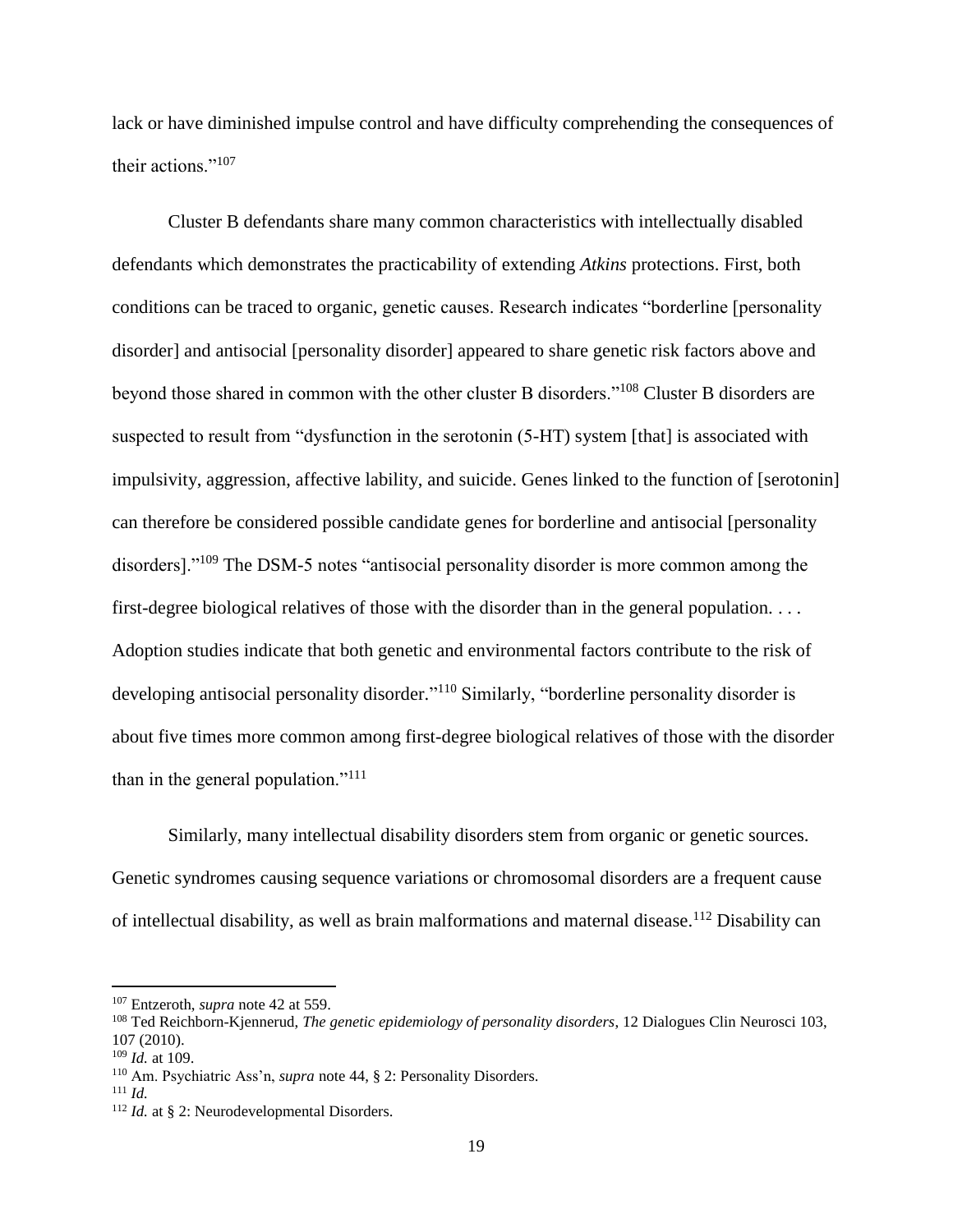also result from brain injuries sustained during birth or post-birth, due to "encephalopathy . . . traumatic brain injury, infections . . . seizure disorders . . . severe and chronic social deprivation, and toxic metabolic syndromes and intoxications."<sup>113</sup>

Finally, while some would argue the *Atkins* decision was based on a competency standard, the opinion itself indicates "the most important factors in determining which murderers may be put to death are relative culpability and deterrability  $\dots$   $\cdot$   $\cdot$ <sup>114</sup>. The Court's analysis does not rest on the rigid IQ score of the offender, nor the defendant's ability to answer basic questions on a test. It rested on the reasoning that executing intellectually disabled defendants does not serve any penological purpose because the disability manifests itself in a way that lessens the defendant's culpability.<sup>115</sup> So too does this rationale apply to cluster B defendants, despite the dissimilarities in IQ scores.

> b. Critique II: Current Mitigation Practices in Capital Trials Are Effective Enough to Prevent Unjust Application of the Death Penalty.

Capital trials in the United States are bifurcated into two parts: a guilt phase, and a penalty phase.<sup>116</sup> In the guilt phase, the jury determines whether the defendant is guilty of the crime charged; in the penalty phase, the same jury determines whether the defendant should receive a death sentence or life in prison. During the penalty phase, the defendant presents mitigating evidence to weigh against the imposition of the death penalty, and the prosecution

<sup>113</sup> *Id.*

<sup>114</sup> Slobogin, *supra* note 42, at 293.

<sup>115</sup> *Atkins*,536 U.S. at 318.

<sup>116</sup> *Gregg,* 428 U.S. at 191.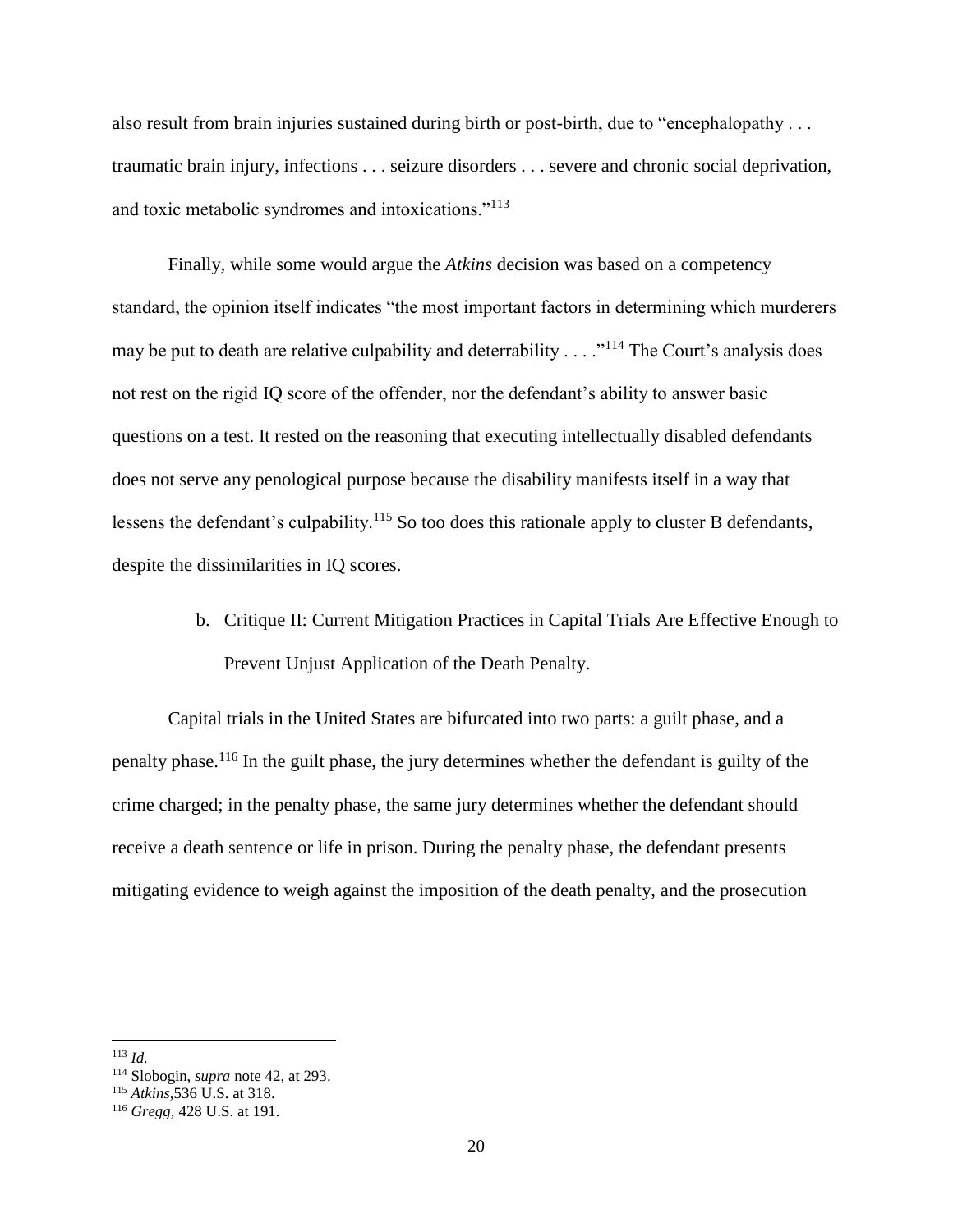presents aggravating factors to weigh against the mitigation.<sup>117</sup> Mitigating factors most often include mental illness or impairment, a history of trauma, and absence of a criminal record.

While the penalty phase is an opportunity for a defendant to present evidence of mental illness, mitigation practices frequently work against mentally ill defendants. Instead of seeing mental illness as a mitigating factor, "many juries view mental illness as an *aggravating* circumstance favoring execution."<sup>118</sup> In a case specifically involving a defendant with antisocial personality disorder, the Eleventh Circuit declined to find ineffective assistance of counsel where the defense attorney chose not to present evidence of the defendant's mental illness.<sup>119</sup> Defense counsel viewed the antisocial personality disorder as potentially damaging to the case, and the Eleventh Circuit agreed. $120$ 

The risk of presenting evidence of mental illness is sometimes too high in capital cases. "Stigma against mental illness is a crucial phenomenon, because it has persisted even as tolerance other stigmatised groups has gradually grown."<sup>121</sup> It is widely accepted—even by the Supreme Court<sup>122</sup>—that jurors view evidence of mental illness or intellectual disability "as qualities making the defendant more dangerous and deserving of death."<sup>123</sup> This perception turns mitigating evidence into aggravating evidence in the jury's eyes, and makes mitigation practices almost completely futile.

<sup>117</sup> *Id.* at 193.

<sup>118</sup> Rahdert, *supra* note 100, at 39 (emphasis in original).

<sup>119</sup> *Id.*

<sup>120</sup> *Id.*

<sup>121</sup> Andrea Stier & Dr. Stephen P. Hinshaw, *Explicit and implicit stigma against individuals with mental illness,* 42 Australian Psychologist 106, 107 (2007).

<sup>122</sup> *Tennard v. Dretke,* 542 U.S. 274, 288 (2004) ("A reasonable jurist could conclude that the jury might well have given Tennard's low IQ evidence aggravating effect in considering his future dangerousness . . . . "). <sup>123</sup> Entzeroth, *supra* note 42 at 546.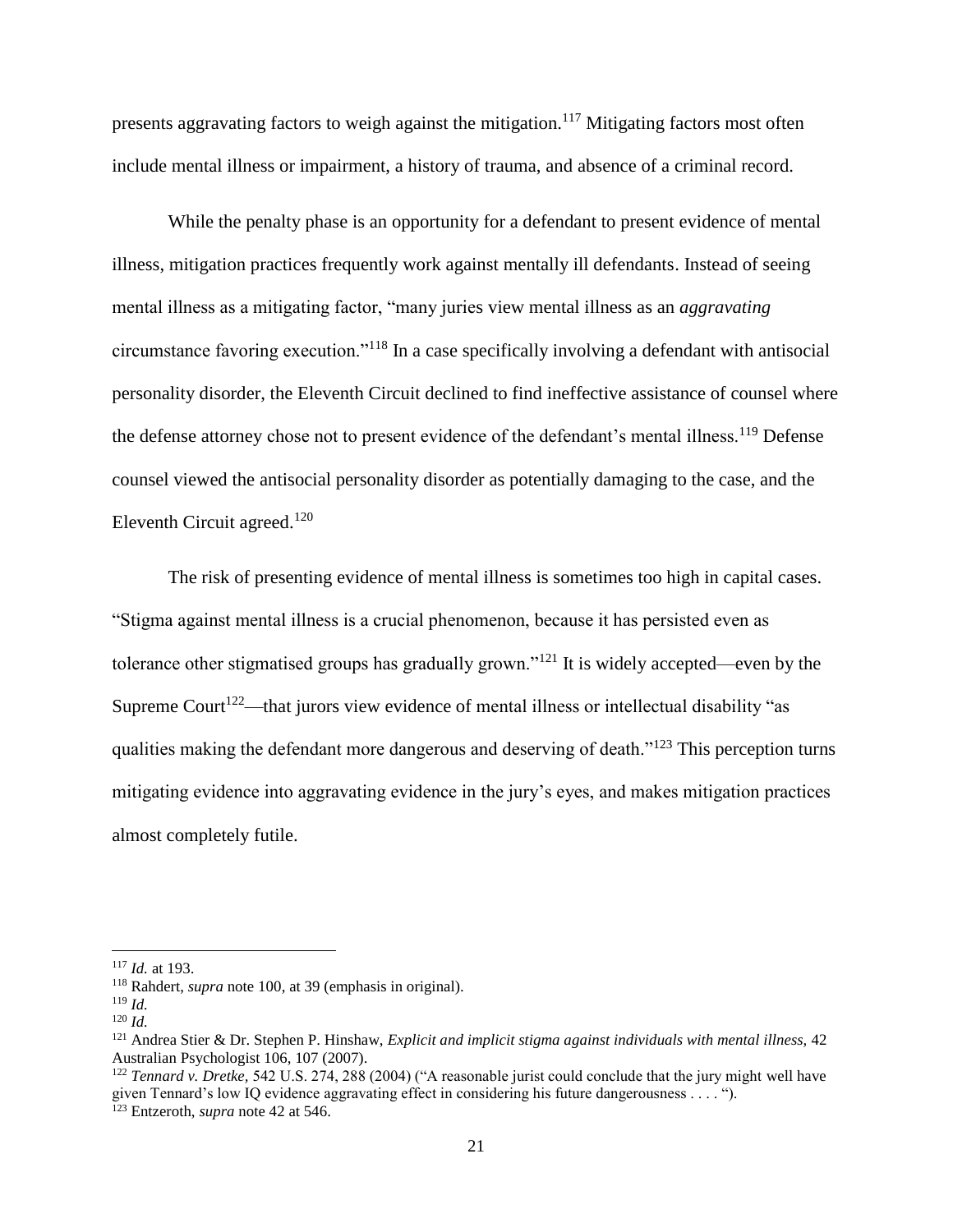c. Critique III: Defendants Will Malinger and Feign a Cluster B Personality Disorder to Avoid the Death Penalty.

A serious concern in any mental illness diagnosis is malingering, which can be defined as faking or exaggerating a mental or physical illness.<sup>124</sup> Malingering is frequently associated with gaining an external benefit, such as being found incompetent to stand trial.<sup>125</sup> Researchers and psychologists are acutely aware of the effects of malingering and have developed several tests designed to detect malingering in patients, including the Minnesota Multiphasic Personality Inventory, the F-scale personality test, test of memory malingering, the negative impression management scale, the Rey 15-item test, the temporal memory sequence test, and a Symptom and Disposition Interview.<sup>126</sup> These tests can be used to detect malingering in capital defendants who allege symptoms of a cluster B personality disorder.

Additionally, the DSM-5 provides guidelines for diagnosing personality disorders, which include evaluating a patient's mental and social history.<sup>127</sup> It suggests clinicians "take into account the individual's ethnic, cultural, and social background," and states "[a] personality disorder should be diagnosed only when the defining characteristics appeared before early adulthood, are typical of the individual's long-term functioning, and do not occur exclusively during an episode of another mental disorder."<sup>128</sup> Finally, the DSM-5 cautions clinicians about distinguishing personality traits from personality disorders, and instructs clinicians to diagnose personality disorders "only when [the personality traits] are inflexible, maladaptive, and

<sup>124</sup> Ubaid ullah Alozai & Pamela K. McPherson, *Malingering*, StatPearls (2018).

<sup>125</sup> *Id.*

<sup>126</sup> *Id.*

<sup>127</sup> Am. Psychiatric Ass'n, *supra* note 44, § 2: Personality Disorders.

<sup>128</sup> *Id.*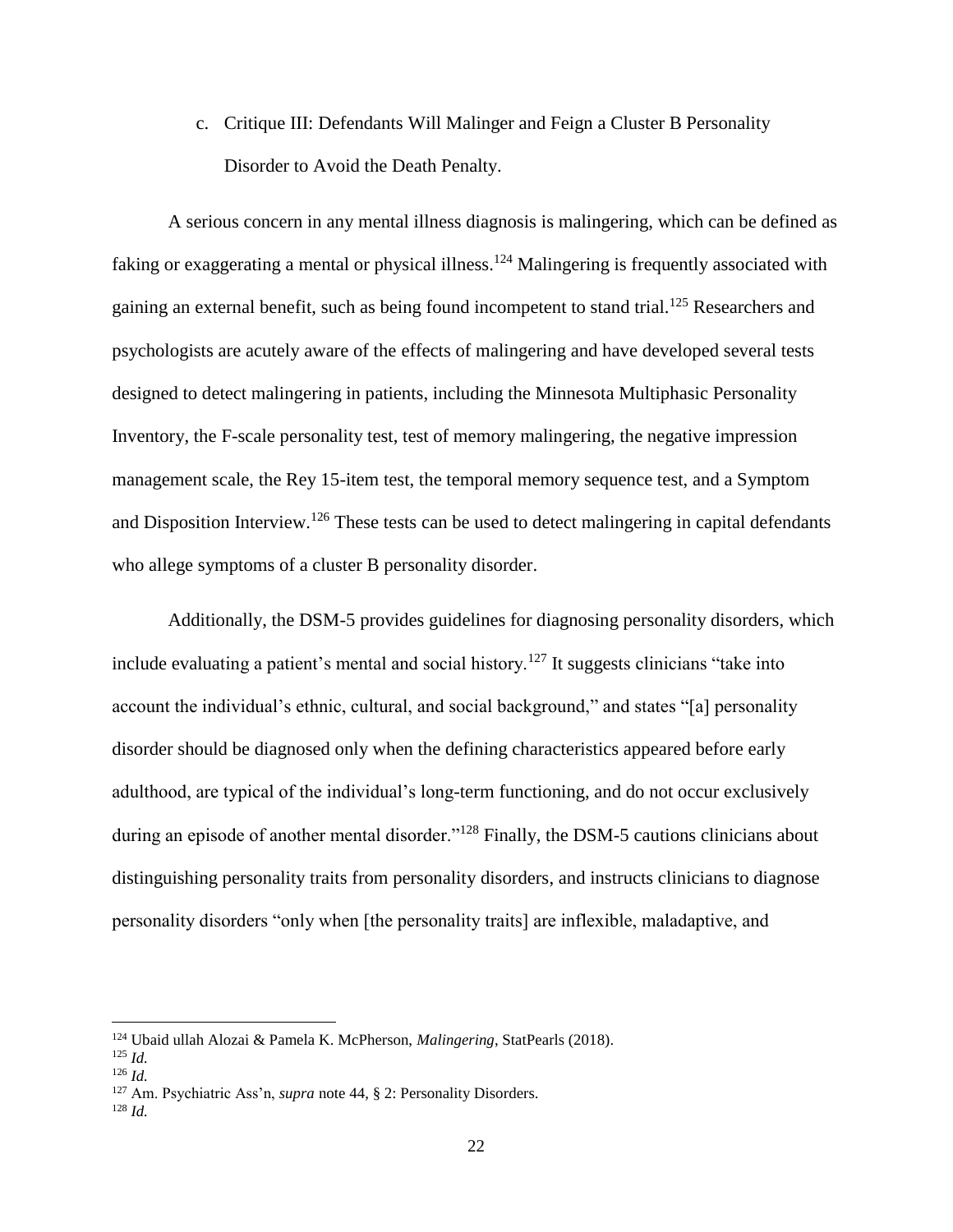persisting and cause significant functional impairment or subjective distress."<sup>129</sup> Clinicians and psychologists licensed to diagnose and treat mental illnesses have numerous resources at their disposal to ensure they are giving accurate diagnoses and detecting malingering, even in the context of capital defendants.

Moreover, the unlikelihood of defendants filing frivolous mental illness claims was emphasized in post-*Atkins* scholarship. A 2009 study reviewing cases of the 3,000 death row inmates in the United States "found 234 cases adjudicating the substance of *Atkins* claims, which implies that about seven percent of all death row inmates have filed *Atkins* claims."<sup>130</sup> Out of all the defendants who filed *Atkins* claims, almost 40% proved they qualified.<sup>131</sup> That is "substantially higher than the frequency with which defendants succeed on allegations of incompetence to stand trial, allegations of ineffective assistance of counsel, or any other claim of which [the authors] are aware."<sup>132</sup> Justice Scalia had the same concern about *Atkins* that some now have about an exemption for the mentally ill—that it would invite frivolous claims of these afflictions<sup>133</sup>—and such a concern turned out to be unfounded. There is no reason to believe an exemption for cluster B defendants would not result the same.

VII. Conclusion: Evolving Standards of Decency & the Climate of the Era.

Throughout the *Atkins* opinion, the Court heavily emphasized its deference to the changing tides of the states, citing over 20 states that adopted legislation barring execution of

<sup>129</sup> *Id.*

<sup>130</sup> John H. Blume, Sheri Lynn Johnson & Christopher Seeds, *An Empirical Look at Atkins v. Virginia and Its Application in Capital Cases,* 76 Tenn. L. Rev. 625, 628 (2009). <sup>131</sup> *Id.*

<sup>132</sup> *Id.*

<sup>133</sup> *Atkins,* 536 U.S. at 353 (Scalia, J., dissenting) ("This newest invention promises to be more effective than any of the others in turning the process of capital trial into a game.")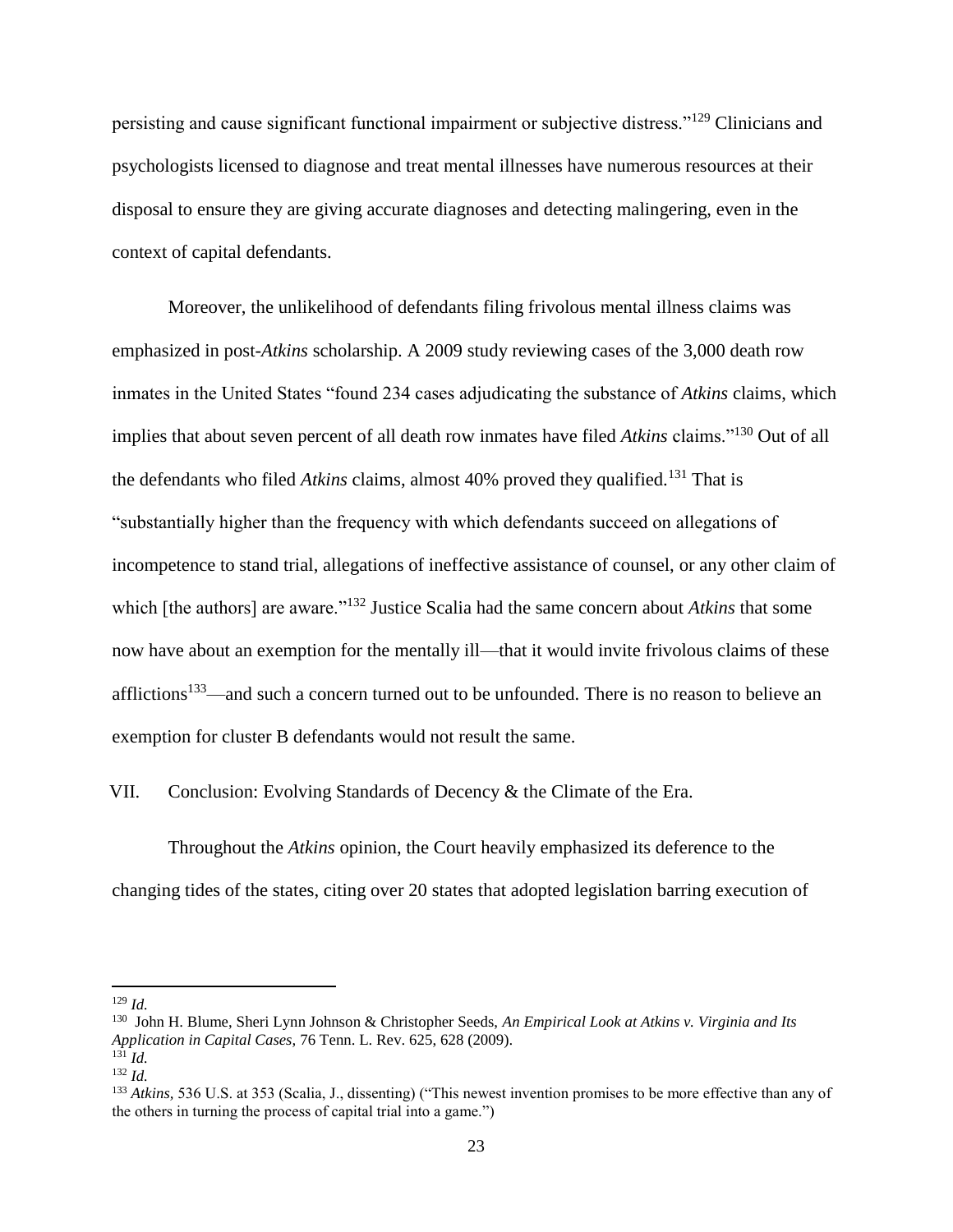intellectually disabled defendants within the previous fourteen years.<sup>134</sup> The Court noted "[i]t is not so much the number of theses States that is significant, but the consistency of the direction of change."<sup>135</sup> Likewise, state legislatures are starting to trend towards a prohibition on executing the mentally ill. Most recently, in March of 2019, California Governor Gavin Newsom announced a state-wide moratorium on the death penalty.<sup>136</sup> His decision to halt executions rested partly upon reports that "[a]t least 18 of the 25 people executed in the U.S. in 2018 had one or more of the following impairments: significant evidence of mental illness; evidence of brain injury, developmental brain damage, or an IQ in the intellectually disabled range; chronic serious childhood trauma, neglect, and/or abuse."<sup>137</sup> In 2017, of the 30 states in which the death penalty was still imposed,<sup>138</sup> seven were considering legislation barring the execution of defendants with severe mental illness.<sup>139</sup> In January of 2019, the Virginia State Senate passed a bill to exempt severely mentally ill offenders from the death penalty.<sup>140</sup> In 2014, a nationwide poll found 58% of respondents opposed the death penalty for mentally ill defendants.<sup>141</sup> A 2015 poll produced similar results: 66% of voters supported a severe mental illness exemption from the death penalty; that number rose to 72% after the subjects were given more details about such an exemption.<sup>142</sup> "While Americans remain divided on the issue of the death penalty as a whole,

<sup>134</sup> *Atkins,* 536 U.S. at 314.

<sup>135</sup> *Id.* at 315.

<sup>&</sup>lt;sup>136</sup> Press Release, California Office of the Governor, Governor Gavin Newsom Orders a Halt to the Death Penalty in California (Mar. 13, 2019) (on file with author).

<sup>137</sup> *Id.*

<sup>138</sup> Death Penalty Information Center, *States with and without the death penalty* (2019).

<sup>139</sup> Jason Lee & Ryan Hall, *The Death Penalty and Mental Illness: An Evolving Standard?,* 34 Psychiatric Times (2017).

<sup>140</sup> The bill currently awaits a vote from the Commonwealth's House of Delegates. Laura Vozzella, *Bill to ban death penalty for severely mentally ill clears GOP-controlled Va. Senate,* Wash. Post (Jan. 17, 2019),

https://www.washingtonpost.com/local/virginia-politics/bill-to-ban-death-penalty-for-severely-mentally-ill-clearsgop-controlled-va-senate/2019/01/17/afe1981c-1a87-11e9-8813-

cb9dec761e73\_story.html?utm\_term=.269c20e35906

<sup>141</sup> Press Release, Squire Patton Briggs, New Nationwide Poll Shows Americans Oppose Death Penalty in Cases where Person has Mental Illness by 2-1 Margin (Dec. 1, 2014) (on file with author).

<sup>142</sup> Am. Bar Ass'n, Severe Mental Illness and the Death Penalty 4 (2016).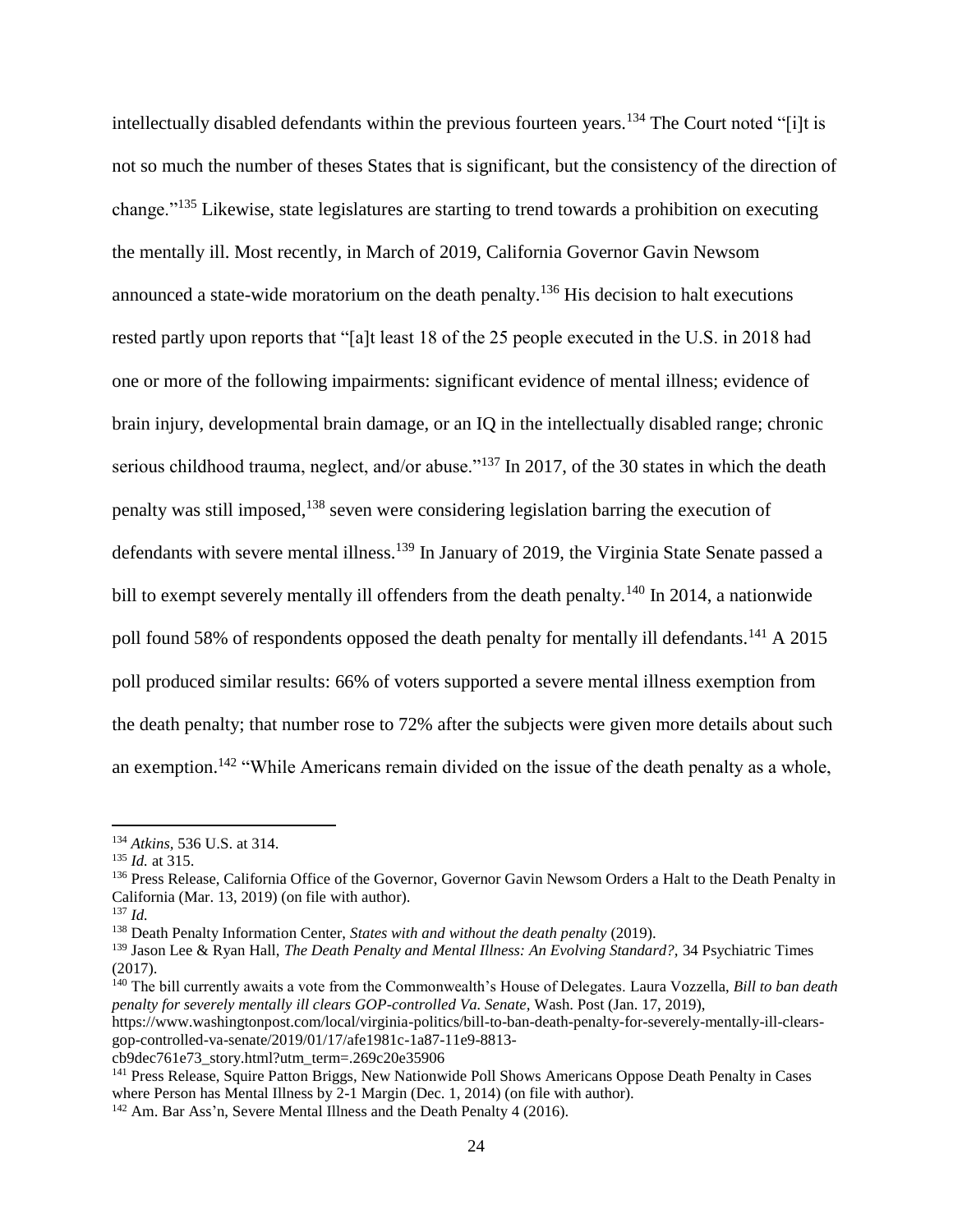they agree by a wide margin that our society should not execute those with severe mental illness."<sup>143</sup>

Dozens of domestic and international organizations have voiced opposition for imposing the death penalty on the mentally ill. In 2006—four years after *Atkins* was decided—the American Bar Association ("ABA") adopted a resolution urging states to prohibit execution of mentally ill offenders.<sup>144</sup> Notably, the ABA's resolution advocated for "an exemption from the death penalty . . . [for] those persons whose mental disorders are functionally the same as mental retardation."<sup>145</sup> In the following years, several more organizations adopted similar resolutions: the American Psychiatric Association, the American Psychological Association, the National Alliance on Mental Illness, and Mental Health America were at the forefront.<sup>146</sup> The practice of executing the mentally ill has drawn international protest as well: the United Nations Commission on Human Rights and the United Nations General Assembly both urge countries to exempt the mentally ill from execution.<sup>147</sup> The European Union, the Council of Europe, the World Coalition Against the Death Penalty, and the Inter-American Commission on Human Rights have recommended halting practices of executing the mentally ill. The national consensus—indeed, even the international consensus—on execution of the mentally ill is changing, and it is time for the United States Supreme Court to catch up.

An IQ score alone was never the driving force behind the Court's decision in *Atkins*, and it became even less imperative in *Hall.* The Court's ban on execution for intellectually disabled defendants rested on reduced culpability, due in part to limited capacity for impulse control and

l <sup>143</sup> *Id.*

<sup>144</sup> *Id.*

<sup>145</sup> Wilson, *supra* note 40, at 1477.

<sup>146</sup> *Id.* <sup>147</sup> *Id.*